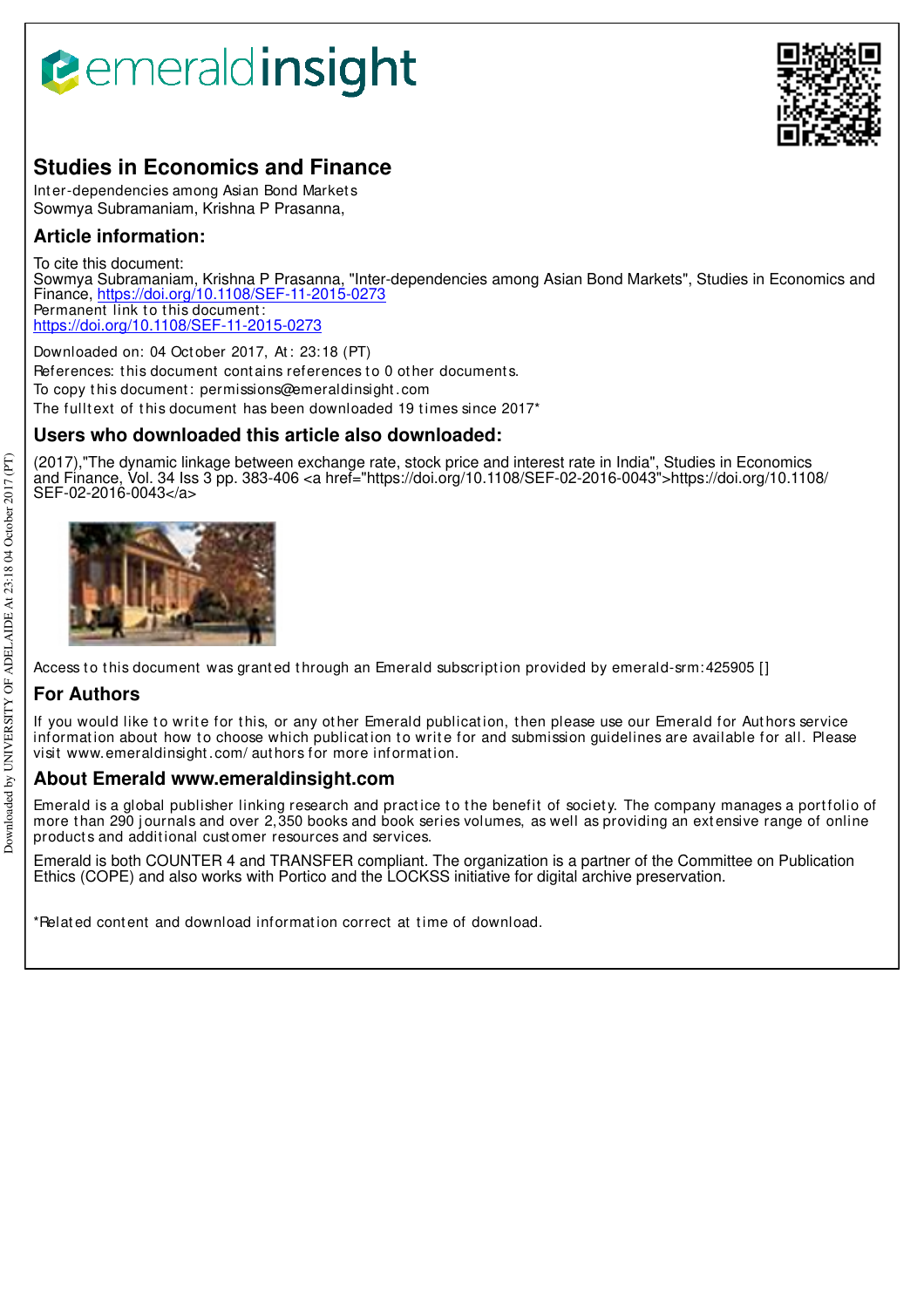# **Interdependencies among Asian Bond Markets**

## **Abstract**

**Purpose**: The purpose of the paper is to investigate the global and regional influences on the domestic term structure of nine Asian economies.

**Design/Methodology/Approach**: The dynamic Nelson Siegel model was used to extract the latent factors of a country's yield curve movements in a state-space framework using the Kalman filter. The global and regional factors of the yield curve were extracted using the Dynamic Factor model. Further, the Bayesian Inference of Gibbs sampling approach was used to identify the influence of global and regional factors on the domestic yield curve.

**Findings:** The results suggest that financial integration does not reduce the control of monetary authorities on the front end of the yield curve; and long term interest rate is the potential transmission channel through which the contagion of the financial crisis spreads.

**Practical Implications**: The results of this study would help the monetary authorities to understand the efficacy of the monetary policy transmission mechanism. It also offers the global investors diversification opportunities for investing in the Asian bond markets.

**Originality/Value:** This is one of the earliest attempts to capture the global and regional yield curve movements and their impact on the yield curves of emerging Asian economies. The study contributes to literature by identifying the linkages in the long term rates, which are the potential channels through which the crisis spreads.

**Keywords:** Global Yield Curve, Dynamic Nelson Siegel Model, Global Financial Crisis

**Paper type:** Research paper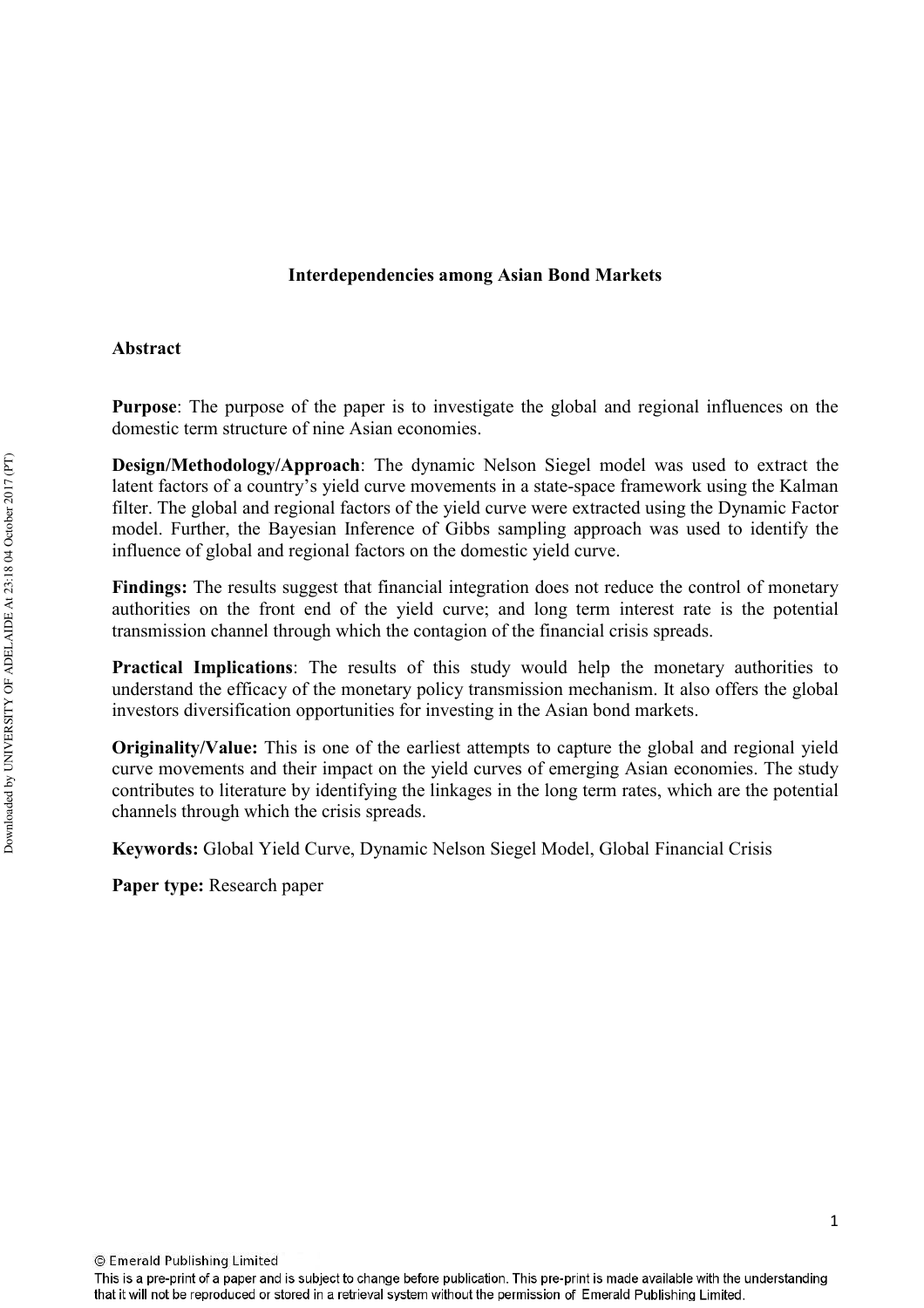# **1. Introduction**

Globalization of financial markets and the resulting capital flows have increased the interdependencies of the domestic term structure of interest rates (Holmes et al., 2011). Earlier research on term structure of interest rates investigated the factors driving the yield curve in the context of a single country (Litterman and Scheinkman, 1991; Diebold and Li, 2006; Alper et al., 2007; Koopman et al., 2010), and found that the three common factors, level (representing long term interest factor), slope (representing short term interest factor) and curvature (representing medium term interest factor) determine the maximum variation in the bond yields. Bond markets respond quickly to macroeconomic news; and term structure movements provide information about the future state of the economy (Wu, 2006). This has led to the investigation of the influence of macroeconomic factors on the term structure of interest rates (Matsumura and Moreira, 2011; Lange, 2013; Kaya, 2013; Aguiar-Conraria et al., 2013; Diebold et al., 2006; Wu,2006). These studies noted the significant influence of macroeconomic factors on the future movements of the term structure of interest rates.

Recent literature has provided evidence that yield curve fluctuations across countries are correlated (Jotikasthira et al., 2015). Davies (2007) found a common bond market trend among the developed economies. Diebold et al., (2008) constructed a global yield curve using the Dynamic Nelson Siegel model (DNS) and found that global factors significantly influence the domestic yield curve. Byrne et al., (2012) also noted the influence of global factors, especially in the long end of the yield curve. Growing evidence of their deeper financial integration with the global debt market has sensitized the Asian economies to the global and regional movements of the bond market (Turner, 2014). This phenomenon necessitates an exploration of the impact of global and regional movements on the domestic yield curves of the Asian countries.

The 1997-1998 Asian financial crisis proved the importance of regional bond markets, and suggested reduced dependence on foreign borrowings as well as channelization of the regional savings. Since then, the Asian bond markets developed steadily with the support of the Asian Bond Market Initiative (ABMI) and the Asian Bond Fund (ABF). In recent years, this

This is a pre-print of a paper and is subject to change before publication. This pre-print is made available with the understanding that it will not be reproduced or stored in a retrieval system without the permission of Emerald Publishing Limited.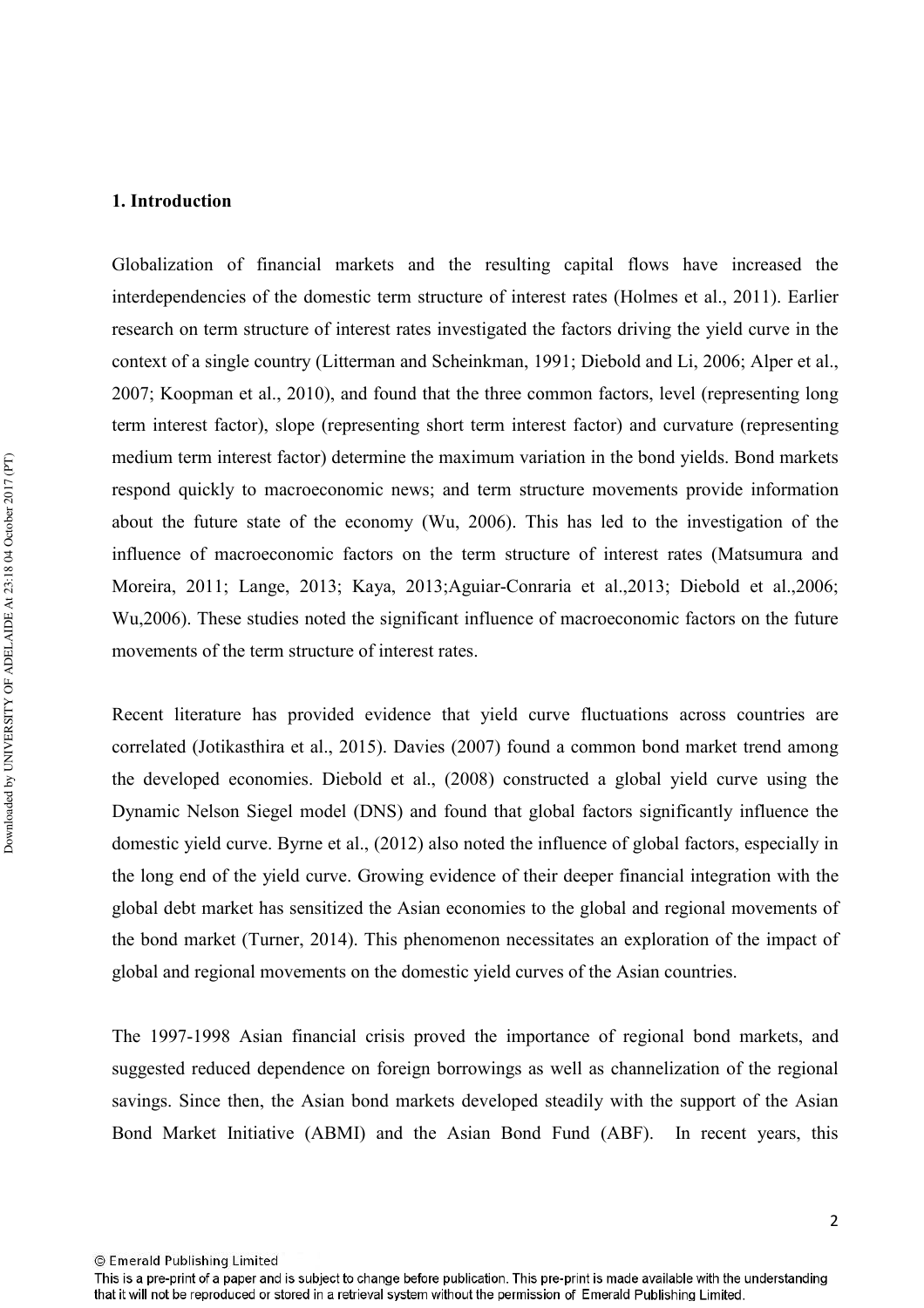development, along with the dynamic economic growth in emerging Asian countries has attracted a large number of domestic and international investors.

Since the global financial crisis, capital inflow in the emerging Asian government debt market has increased steadily (Pradhan et al., 2011).Chandra and Unsal (2014) found that long term interest rates in Asia are driven by global factors, especially during periods of large capital inflows. As a follow up study, this paper investigated the vulnerability of the Asian countries' yield curves to the global and regional movements. The current study contributes to the literature by examining the global and regional influence in the Asian countries' term structure. Apart from having important implications for the monetary authorities in analyzing the efficacy of monetary policy, this study also offers insights to global investors on portfolio diversification strategies.

The aim of the study was to investigate the global and regional influences on the term structure of the following nine Asian countries Japan, Hong Kong, Singapore, Korea, Malaysia, India, China, the Philippines and Indonesia. The zero coupon yields of various maturity horizons were considered at a monthly frequency for the time period of January 2003 to December 2013. The individual country's term structure was modeled using the Dynamic Nelson Siegel model as in Diebold et al., (2006). The Dynamic Nelson Siegel model decomposes the term structure into three latent factors -the long term factor (level), the short term factor (slope) and the medium term factor (curvature). These latent factors were estimated from the model using the Kalman filter. The global and regional factors were obtained using the Dynamic Factor model in a state space framework. The global factor was constructed by taking the common factor from developed countries such as the US, UK, Germany and Australia, and the regional factors from the Asian economies. The influence of global and regional factors on the domestic term structure was estimated using the Bayesian Inferences of regression model with auto-correlated disturbances. Further, the sample was divided into two phases, viz., the pre and post crisis periods, to analyze the influence and linkages in the bond markets during the 2008 global financial crisis.

The results of the study indicated that both global and regional factors influenced the long term factors in Japan, Singapore, Hong Kong and Korea. The long term factors of Malaysia and the

This is a pre-print of a paper and is subject to change before publication. This pre-print is made available with the understanding that it will not be reproduced or stored in a retrieval system without the permission of Emerald Publishing Limited.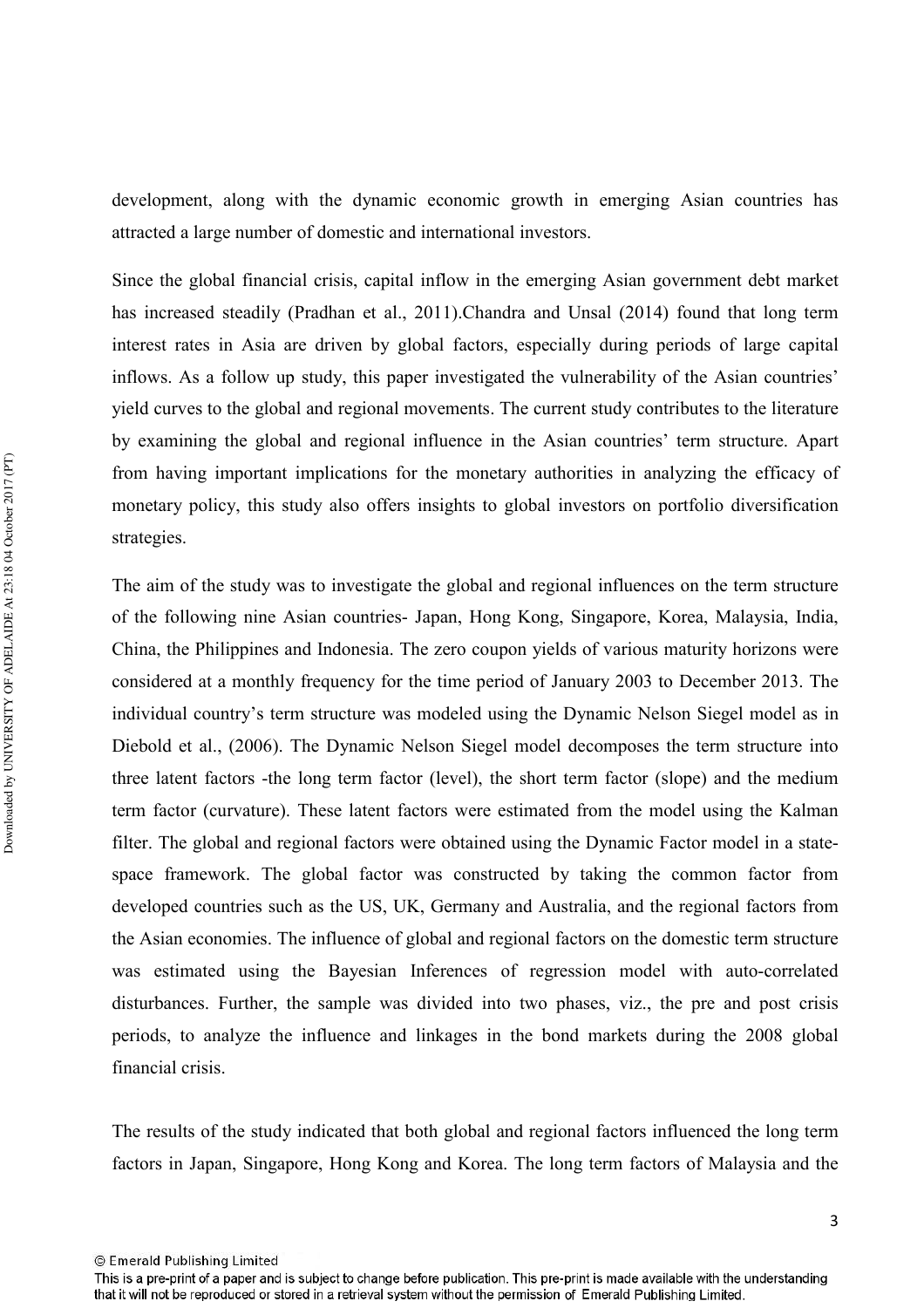Philippines were influenced more by the regional factor than global factors. However, the long term factors in China and Indonesia diverged from the global and regional movements. There was a clear regional influence in the Japanese and Korean curvature factors. On the other hand, global and regional factors had not influenced the short term factors of any of the Asian countries during the sample period. This result indicates that despite financial integration, monetary authorities still retain control of short term interest rates in the Asian economies.

On the whole, the long term interest rate has proved to be the potential channel for international monetary and financial transmissions. It offers diversification opportunities to the global investors for investing in Asian bond markets. The results are robust to changes in the variations of the model.

The contribution of this study is threefold. First, it examines the global and regional influences on the term structure of interest rates of emerging Asian economies. This relationship helps in understanding the co-movement of other financial assets. Earlier studies (Diebold et al., 2008; Abritti et al., 2013) had investigated the effect of global influences on the developed countries' term structure, ignoring regional influences. Bae and Kim (2011) analyzed the global and regional factors on the term structures of Japan, South Korea, Hong Kong and Singapore. The current study extended the work of Bae and Kim (2011) by examining the regional and global influences on emerging Asian economies and used the array of zero coupon yields to model the term structure of interest rates for the sample countries. Hence, compared to the previous works, the results of this study are far more robust, especially in terms of extracting the latent factors.

Second, the study helps in understanding the vulnerability of Asian bond markets to the movements in the global and regional bond yields. During the global financial crisis of 2008, the low term premium in the advanced economies and the relatively stable economic fundamentals in emerging economies had attracted the global investors to diversify their portfolios in the emerging markets assets, which led to an increase in their capital flows (Pradhan et al., 2011). Thus, understanding the co-movement of Asian bond markets with global and regional bond markets helps the global investors to plan diversification strategies and also to exercise the choice of asset allocation during times of high market volatility.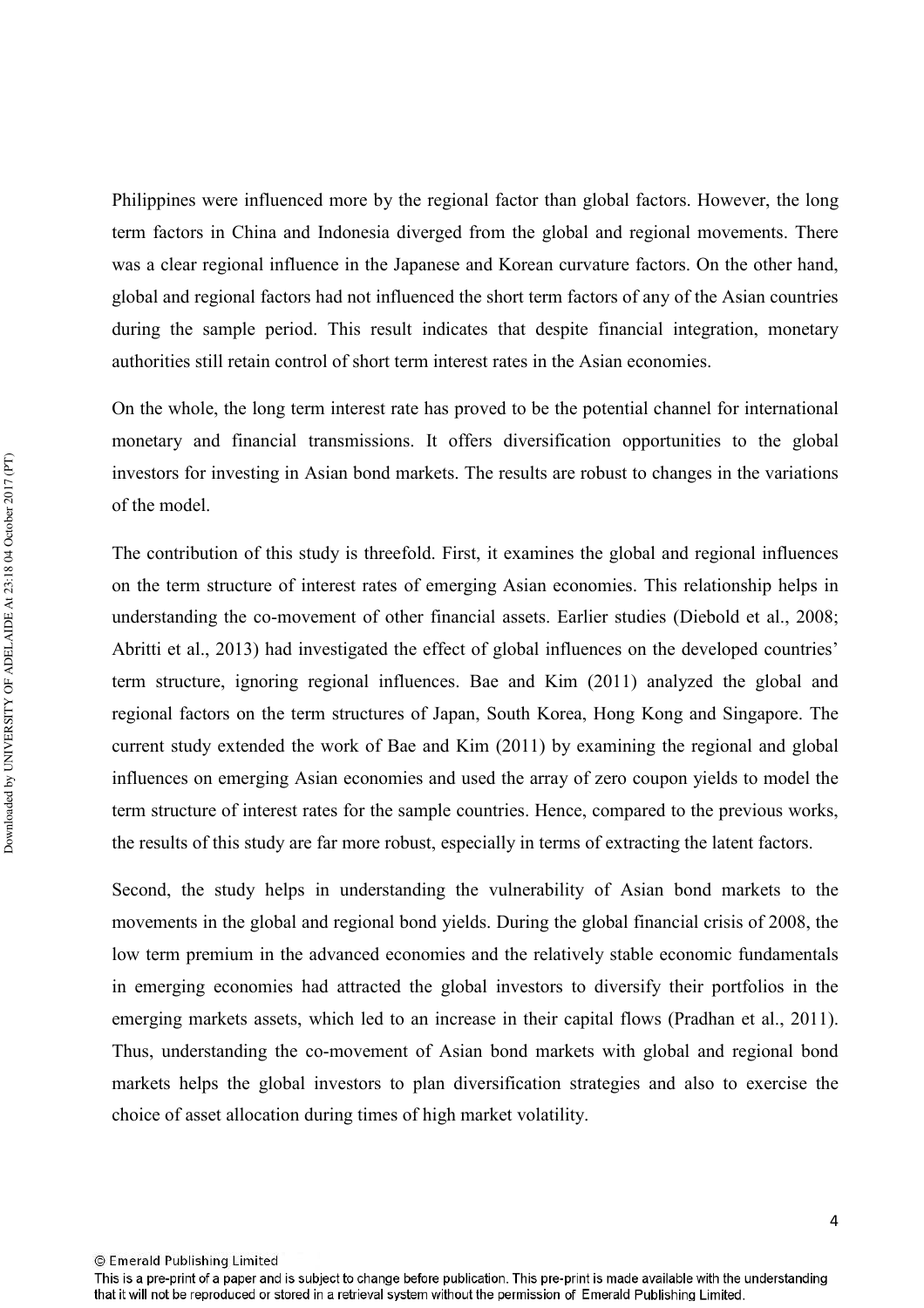Third, this study contributes to the literature by identifying the channels through which the crises spread. The transmission channels are in general divided into two groups - the first channel being trade related fundamental economic factors (Berkmen et al., 2012) and second channel being investor driven stock market linkages (Xu and Hamori, 2012; Samarakoon,2011). While Brekmen et al., (2012) provided evidence of a trade related transmission channel Xu and Hamori (2012) found that stock market linkages were the transmission channel. The present study identified that apart from the stock market, yield curve linkages in the bond market are another channel to spread the financial contagion.

The rest of this paper is organized as follows: Section 2 is about bond market integration; Section 3 presents the model; Section 4 describes the data; Section 5 presents the empirical results and Section 6 summarizes the analysis and concludes the argument.

# **2. Bond Market Integration: Impact of Global and Regional Factors**

Contemporary studies on bond market integration have focused mainly on the co-movement dynamics of bond returns. Piljak (2013) analyzed the co-movement dynamics between ten emerging and four frontier markets with the US bond market. Her study found that domestic monetary policy and macro-economic factors are more influential than the global factors. Bunda et al., (2009) analyzed the co-movement amongst the emerging market bond returns and found that emerging market returns are driven more by external factors during a period of crisis. Yang and Hamori (2014) examined the interdependence of Poland, Czech Republic and Hungarian bond markets with that of Germany and found that integration was more in long term interest rates rather than in the short term interest rates.

There are very few studies related to financial integration in the Asian bond market. While investigating the integration within the Asian bond market during the Asian Financial crisis period, Vo (2009) found that there was a low degree of financial integration between the Australian/US bond yield and the Asian Bond market.

Another strand of literature constructed the global yield curve and explored its impact on the domestic yield curve. In particular, Diebold et al., (2008) constructed a global yield curve using the hierarchical Dynamic Factor model using the government yields of US, UK, Germany and Japan. They decomposed the variations in a country's bond yields into global factors and country

This is a pre-print of a paper and is subject to change before publication. This pre-print is made available with the understanding that it will not be reproduced or stored in a retrieval system without the permission of Emerald Publishing Limited.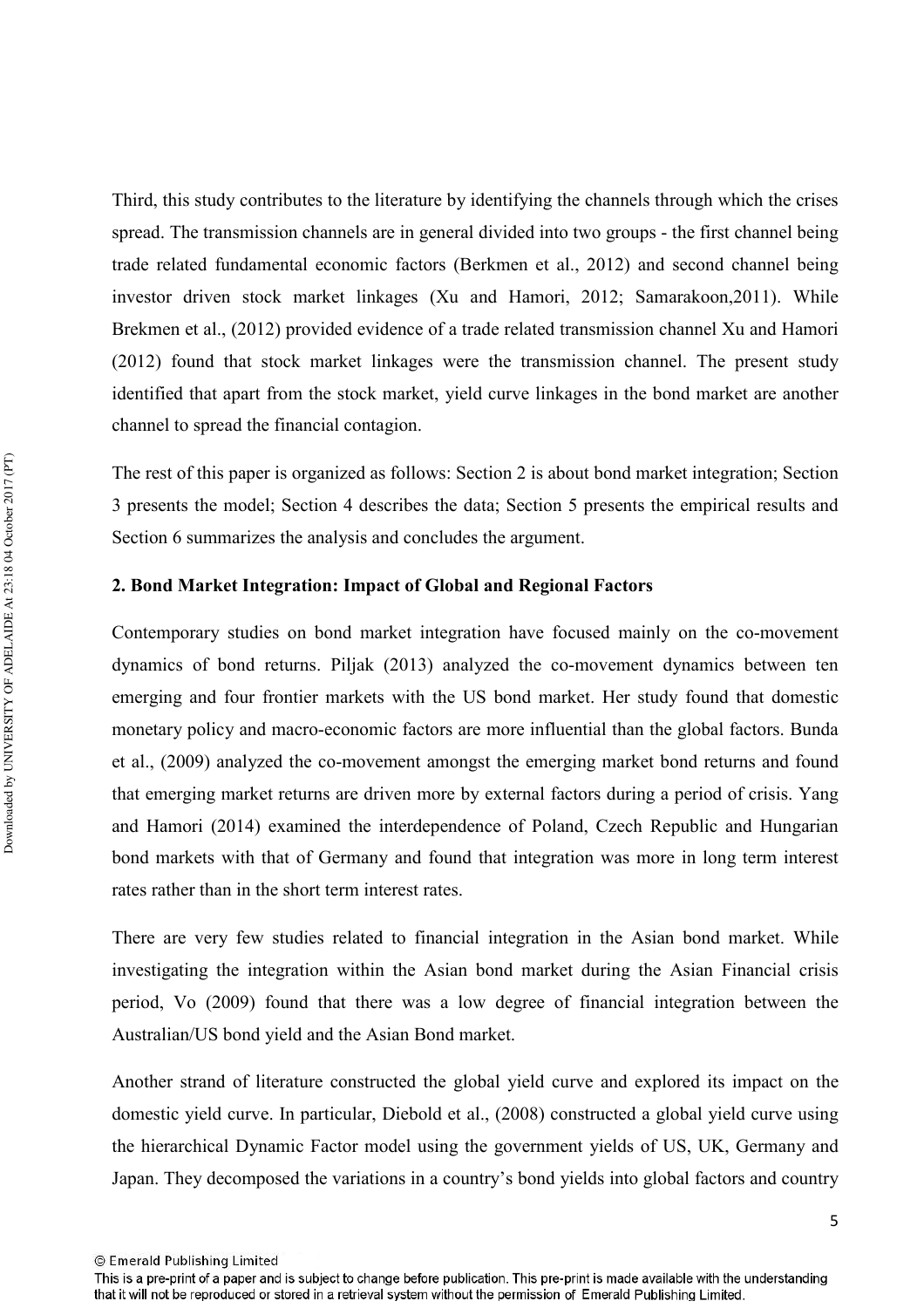specific factors, and found that the global level and slope factors contributed to the significant variation in the yield rates in the domestic market. Bae and Kim (2011) investigated the influence of global and regional factors on the East Asian countries. Their results highlighted that global factors had a significant influence in comparison with the regional factors. Jaramillo and Weber (2013) studied the determinants of domestic bond yields in emerging markets. They used the principal component analysis to obtain the common factors of the domestic bond yields and found the existence of two common factors. Abritti et al., (2013) used the factor augment vector auto regression to get the global factors from the yield curves of seven open economies (Canada, United Kingdom, Japan, Germany, Australia, New Zealand and Switzerland) and found that global factors are the ultimate drivers of the domestic yield curve and term premia.

# **3. Methodology**

The Nelson Siegel (NS) model is widely used by the central bank and practitioners in estimating the Zero coupon yield curve and is the most popular term structure estimation method (Pooter, 2007). According to the Bank of International Settlement report (2005), nine out of thirteen central banks use the Nelson Siegel or the Svensson (1994) an extension of the NS model. The extraction of common factors using the NS model is superior because the three components extracted using the NS model are capable of capturing the various shapes of the yield curve such as S shaped, humped and monotonic. The NS model provides a clear interpretation of three components as the short term, medium term and long term factors of the yield curve. Diebold et al. (2006) proposed a Dynamic Nelson Siegel model which captures the time varying components of the term structure using state-space framework.

# **3.1. Dynamic Nelson Siegel Model**

The Nelson and Siegel (1987) model was used to estimate the cross sectional yields at any point of time. The yield curve is represented as:

$$
y(\tau) = \beta_1 + \beta_2 \left( \frac{1 - e^{-\lambda \tau}}{\lambda \tau} \right) + \beta_3 \left( \frac{1 - e^{-\lambda \tau}}{\lambda \tau} - e^{-\lambda \tau} \right) (1)
$$

Where, y (τ) is the yield and τ denotes maturity of the bond.  $\beta_1$ ,  $\beta_2$ ,  $\beta_3$  and  $\lambda$  are parameters. Diebold and Li (2006) represented the Nelson Siegel model in dynamic form as:

This is a pre-print of a paper and is subject to change before publication. This pre-print is made available with the understanding that it will not be reproduced or stored in a retrieval system without the permission of Emerald Publishing Limited.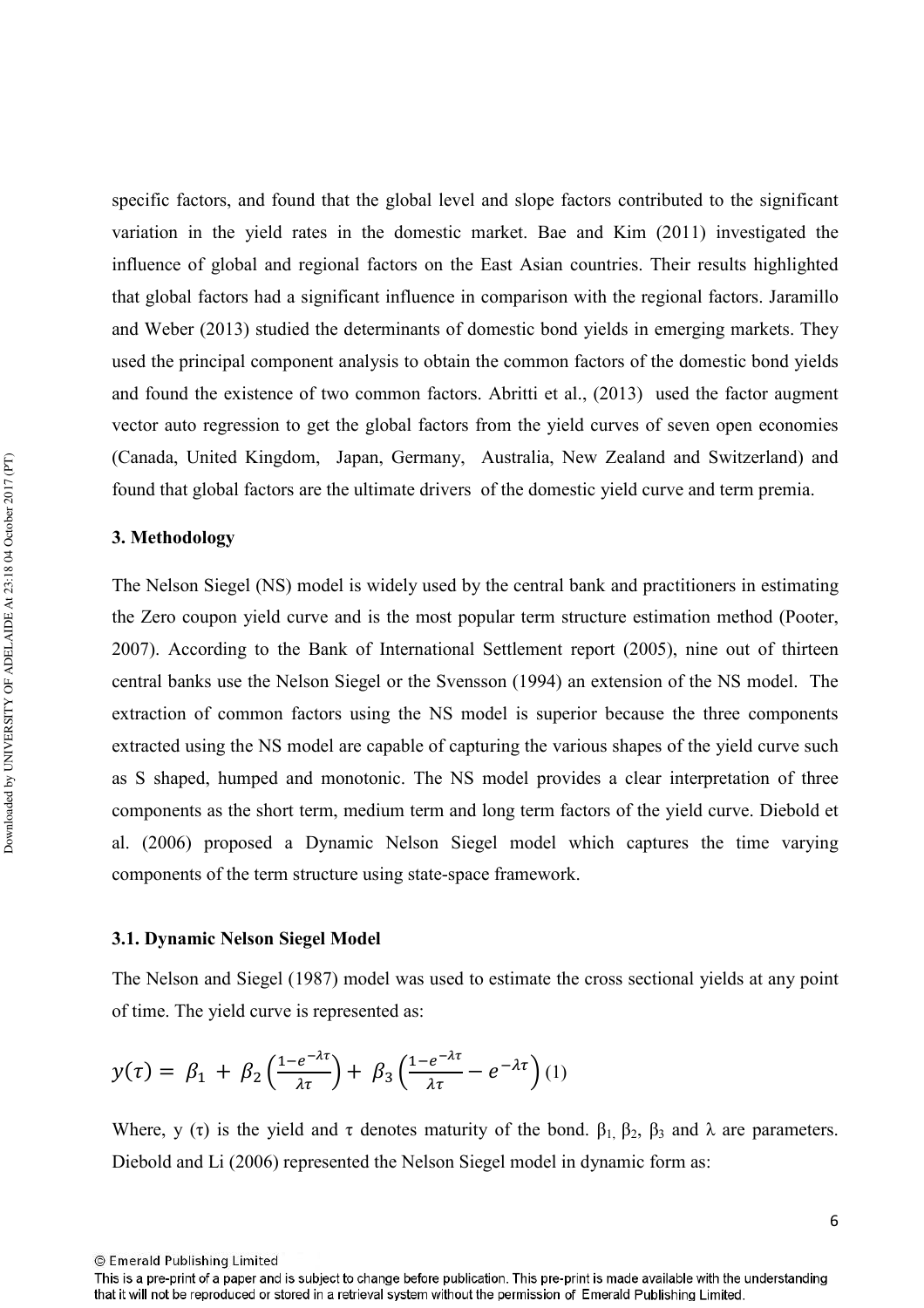$$
y(\tau) = L_t + S_t \left( \frac{1 - e^{-\lambda \tau}}{\lambda \tau} \right) + C_t \left( \frac{1 - e^{-\lambda \tau}}{\lambda \tau} - e^{-\lambda \tau} \right) \tag{2}
$$

Where,  $L_t$ ,  $S_t$  and  $C_t$  are the latent factors of the yield curve.  $L_t$  is the level that represents the long term factor,  $S_t$  is the slope that represents the short term factor and  $C_t$  is the curvature that represents the medium term factor of the yield curve. These three latent factors were obtained using the Kalman filter in a state-space form for each country.  $\lambda$  is the value that maximizes the curvature factor  $C_t$ . The state-space form contains two equations. The measurement equation relates the bond yields to the latent factors and is written as:

$$
\begin{pmatrix}\ny_t(\tau_1) \\
y_t(\tau_2) \\
\vdots \\
y_t(\tau_N)\n\end{pmatrix} = \begin{pmatrix}\n1 & \left(\frac{1-e^{-\tau_1\lambda}}{\tau_1\lambda}\right) & \left(\frac{1-e^{-\tau_1\lambda}}{\tau_1\lambda} - e^{-\tau_1\lambda}\right) \\
1 & \left(\frac{1-e^{-\tau_2\lambda}}{\tau_2\lambda}\right) & \left(\frac{1-e^{-\tau_2\lambda}}{\tau_2\lambda} - e^{-\tau_2\lambda}\right) \\
\vdots & \vdots & \ddots \\
1 & \left(\frac{1-e^{-\tau_n\lambda}}{\tau_2\lambda}\right) & \left(\frac{1-e^{-\tau_2\lambda}}{\tau_2\lambda} - e^{-\tau_2\lambda}\right)\n\end{pmatrix}\n\begin{pmatrix}\nu_t \\
s_t \\
\vdots \\
c_t(\tau_N)\n\end{pmatrix} + \begin{pmatrix}\n\varepsilon_t(\tau_1) \\
\varepsilon_t(\tau_2) \\
\vdots \\
\varepsilon_t(\tau_N)\n\end{pmatrix}
$$
\n(3)

The transition equation relates the dynamics of the latent factor and is written as:

$$
\begin{pmatrix} L_t - \mu_l \\ S_t - \mu_s \\ C_t - \mu_c \end{pmatrix} = \begin{pmatrix} a_{11} & a_{12} & a_{13} \\ a_{21} & a_{22} & a_{23} \\ a_{31} & a_{32} & a_{33} \end{pmatrix} \begin{pmatrix} L_{t-1} - \mu_l \\ S_{t-1} - \mu_s \\ C_{t-1} - \mu_c \end{pmatrix} + \begin{pmatrix} \eta_t(L) \\ \eta_t(S) \\ \eta_t(C) \end{pmatrix}
$$
(4)

Where,  $L_t$ ,  $S_t$  and  $C_t$  are the latent factors in the measurement equation which are extracted using the Kalman filter.

# **3.2. Extraction of Global and Regional Factors using a Dynamic Factor Model**

The global yield rates are not observable in reality; hence the dynamic factor model was used to capture the co-movement of bond yields into a single global factor. The Dynamic factor model is the time series extension of factor models. The co-variation of set of time series variables at various leads and lags are captured with few unobservable common factors.

In the first step, the country level latent factors of the Dynamic Nelson Siegel model was extracted using the Kalman filter. In the second step, the commonality of each latent factor was captured using the Dynamic Factor Model. The co-movement of the developed countries' latent

This is a pre-print of a paper and is subject to change before publication. This pre-print is made available with the understanding that it will not be reproduced or stored in a retrieval system without the permission of Emerald Publishing Limited.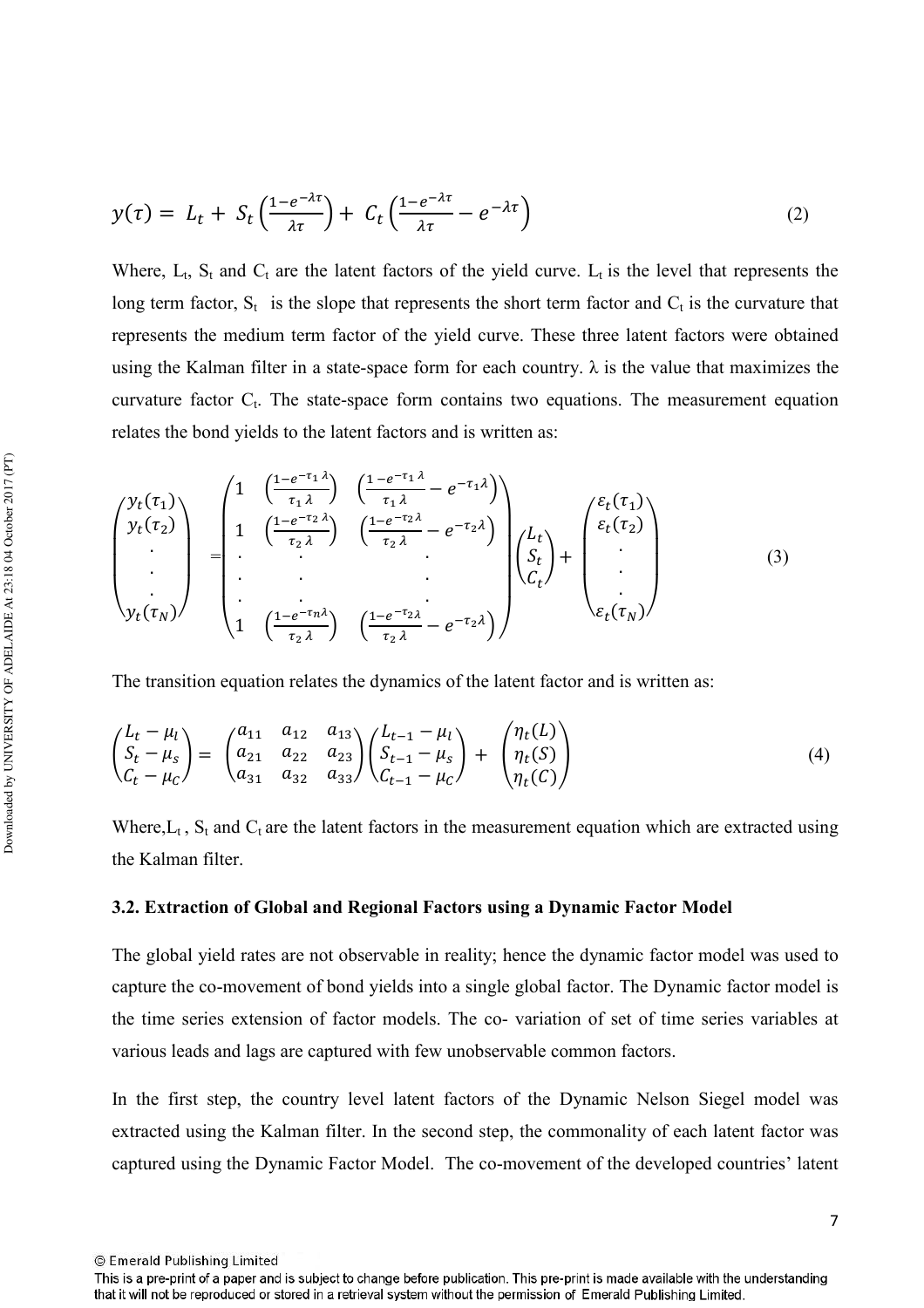factors was captured and was termed as the global factor. Similarly, for the regional factor, the co-movement of Asian countries was extracted.

Let  $L_{US,t}$ ,  $L_{UK,t}$ ,  $L_{Germany,t}$  and  $L_{Australia,t}$  be the level factors of developed countries used to extract the global level factor. The dynamic factor model is written as:

$$
\Delta L_{it} = \zeta_i \Delta g_t + e_{it} \quad i = 1,2,3,4. (5)
$$
  
\n
$$
\Delta g_t = \delta_1 g_{t-1} + \delta_2 g_{t-2} + z_{it}, z_{it} \sim i.i.d. N(0, 1)
$$
  
\n
$$
e_{it} = \omega_{i1} e_{i,t-1} + \omega_{i2} e_{i,t-2} + \varepsilon_{it}, \varepsilon_{it} \sim i.i.d. N(0, \sigma^2_{i})
$$
\n(7)

Where  $\Delta L_{it}$  is the first difference of the level factor of the developed countries, and  $g_t$  is the unobserved common component representing the global factor. In order to estimate the unobserved common component the above model was written in a state-space equation and the Kalman filter was used to obtain the unobserved common component  $g_t$ . Similarly the regional factors were extracted from the level factors of Asian countries. The same procedure was followed to extract the global and regional factors for slope and curvature.

The impact of the global and regional factors on the country's factors was analyzed using the regression model.

$$
L_{it} = \alpha_i^l + \beta_i^l L_{gt} + \beta_i^l L_{rt} + \beta_i^l L_{i,t-1} + \varepsilon_{it}^l
$$
\n(8a)

$$
S_{it} = \alpha_i^s + \beta_i^s S_{gt} + \beta_i^s S_{rt} + \beta_i^s S_{i,t-1} + \varepsilon_{it}^s
$$
 (8b)

$$
C_{it} = \alpha_i^c + \beta_i^c C_{gt} + \beta_i^c C_{rt} + \beta_i^c C_{i,t-1} + \varepsilon_{it}^c
$$
\n(8c)

Where, $\alpha_i^l$ ,  $\alpha_i^s$ ,  $\alpha_i^c$  are constant terms,

 $\beta_i^l L_{gt}$ ,  $\beta_i^s S_{gt}$ ,  $\beta_i^c C_{gt}$  are the global factor loadings

 $\beta_i^l L_{rt}$ ,  $\beta_i^s S_{rt}$ ,  $\beta_i^c C_{rt}$  are the regional factor loadings, and

 $\beta_i^l l_{i,t-1}, \beta_i^s s_{i,t-1}, \beta_i^c c_{i,t-1}$  represent the lag of the domestic latent factor.

The error terms are auto-correlated, hence the equations 8a, 8b and 8c were modeled using AR (1) errors. Therefore, the Bayesian Inference using Gibbs sampling was applied to model the

<sup>©</sup> Emerald Publishing Limited

This is a pre-print of a paper and is subject to change before publication. This pre-print is made available with the understanding that it will not be reproduced or stored in a retrieval system without the permission of Emerald Publishing Limited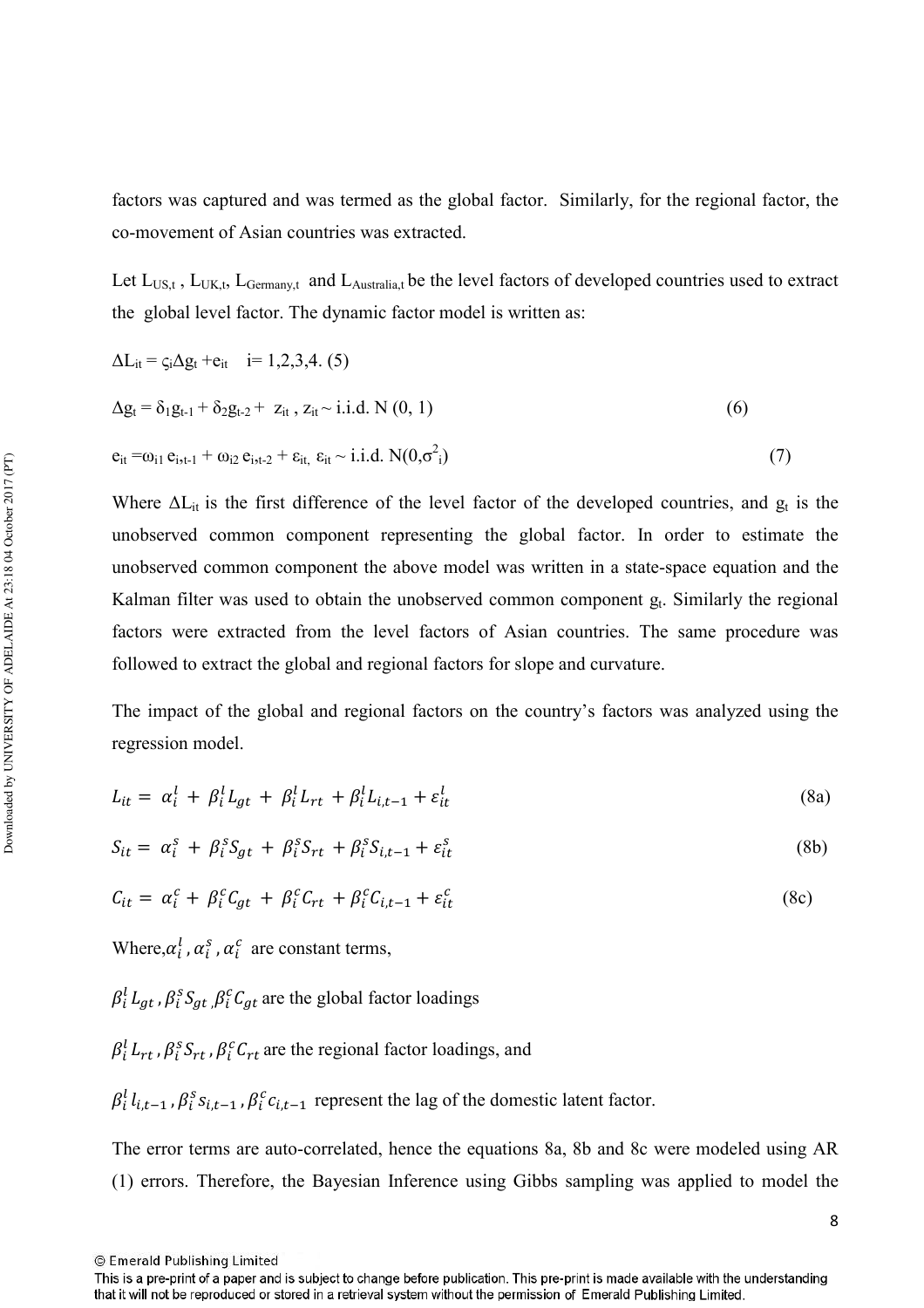regression of Eqns. 8a, 8b and 8c with AR (1) errors. The priors were assigned for all the unknown parameters.  $\alpha_i$  was set to zero,  $\beta_i^l l_{gt}$ ,  $\beta_i^l l_{rt}$  were set to  $1, \sigma^2 = 1$  and  $\varphi = 0.5$ . The inference of  $\alpha_i$ ,  $\beta_i^l l_{gt}$ ,  $\beta_i^l l_{rt}$ ,  $\beta_i^l l_{i,t-1}$   $\varphi$ ,  $\sigma$  were based on 4000 draws from the posterior distribution after 1000 draws were discarded. A similar procedure was followed for Eqns (8b) and (8c).

# **4. Data Description**

The monthly yields of maturities 3,6 12,24,36,48,60,72, 84,96,108, and 120 months for US, UK, Germany, Japan, Australia, Singapore, Malaysia, Hong Kong, Korea, India, Indonesia, China and the Philippines were considered for the period January 2003 to December 2013 at monthly frequency. The zero coupon yields were obtained from the Bloomberg database, except for India. Indian yields were taken from the National Stock Exchange (NSE) of India archives.

| Maturity         | Mean | Std. Dev | Minimum | Maximum           | $\rho(1)$ | $\rho(\overline{12})$ |
|------------------|------|----------|---------|-------------------|-----------|-----------------------|
| Japan            |      |          |         |                   |           |                       |
| 3 months         | 0.19 | 0.21     | 0.002   | 0.69              | 0.98      | 0.55                  |
| 12 months        | 0.23 | 0.23     | 0.01    | 0.83              | 0.98      | 0.58                  |
| 60 months        | 0.67 | 0.37     | 0.12    | 1.53              | 0.96      | 0.59                  |
| 120 months       | 1.32 | 0.36     | 0.57    | 1.97              | 0.94      | 0.47                  |
| <b>Hong Kong</b> |      |          |         |                   |           |                       |
| 3 months         | 1.12 | 1.39     | 0.03    | 4.09              | 0.97      | 0.57                  |
| 12 months        | 1.34 | 1.45     | 0.03    | 4.43              | 0.98      | 0.64                  |
| 60 months        | 2.46 | 1.33     | 0.24    | 4.80              | 0.97      | 0.72                  |
| 120 months       | 3.13 | 1.27     | 0.61    | 5.01              | 0.97      | 0.64                  |
| Singapore        |      |          |         |                   |           |                       |
| 3 months         | 1.04 | 0.93     | 0.12    | 3.28              | 0.98      | 0.69                  |
| 12 months        | 1.10 | 0.93     | 0.15    | 3.21              | 0.99      | 0.71                  |
| 60 months        | 1.82 | 0.88     | 0.46    | 3.45              | 0.97      | 0.71                  |
| 120 months       | 2.72 | 0.67     | 1.40    | 4.21              | 0.95      | 0.43                  |
| Malaysia         |      |          |         |                   |           |                       |
| 3 months         | 2.84 | 0.45     | 1.78    | 3.51              | 0.95      | 0.15                  |
| 12 months        | 2.89 | 0.48     | 1.77    | 3.82              | 0.96      | 0.13                  |
| 60 months        | 3.68 | 0.38     | 2.91    | 4.63              | 0.90      | $-0.09$               |
| 120 months       | 4.14 | 0.52     | 3.17    | $\overline{5.41}$ | 0.91      | 0.07                  |
| Korea            |      |          |         |                   |           |                       |
| 3 months         | 3.86 | 1.55     | 1.90    | 17.58             | 0.43      | 0.13                  |
| 12 months        | 3.96 | 0.95     | 2.54    | 7.11              | 0.92      | 0.40                  |
| 60 months        | 4.52 | 0.84     | 2.68    | 6.16              | 0.94      | 0.46                  |
| 120 months       | 4.82 | 0.84     | 2.90    | 6.15              | 0.94      | 0.48                  |
| India            |      |          |         |                   |           |                       |
| 3 months         | 6.2  | 1.72     | 3.07    | 11.08             | 0.95      | 0.30                  |
| 12 months        | 6.37 | 1.49     | 3.57    | 9.49              | 0.94      | 0.31                  |
| 60 months        | 6.84 | 1.10     | 3.83    | 8.85              | 0.88      | 0.41                  |
| 120 months       | 7.27 | 0.93     | 4.89    | 8.91              | 0.88      | 0.36                  |
| China            |      |          |         |                   |           |                       |
| 3 months         | 2.42 | 0.83     | 0.96    | 4.96              | 0.87      | $-0.01$               |
| 12 months        | 2.50 | 0.79     | 0.99    | 4.25              | 0.94      | $-0.06$               |
| 60 months        | 3.33 | 0.67     | 1.89    | 4.79              | 0.92      | $-0.22$               |

**Table1: Descriptive Statistics of monthly yields of Asian countries**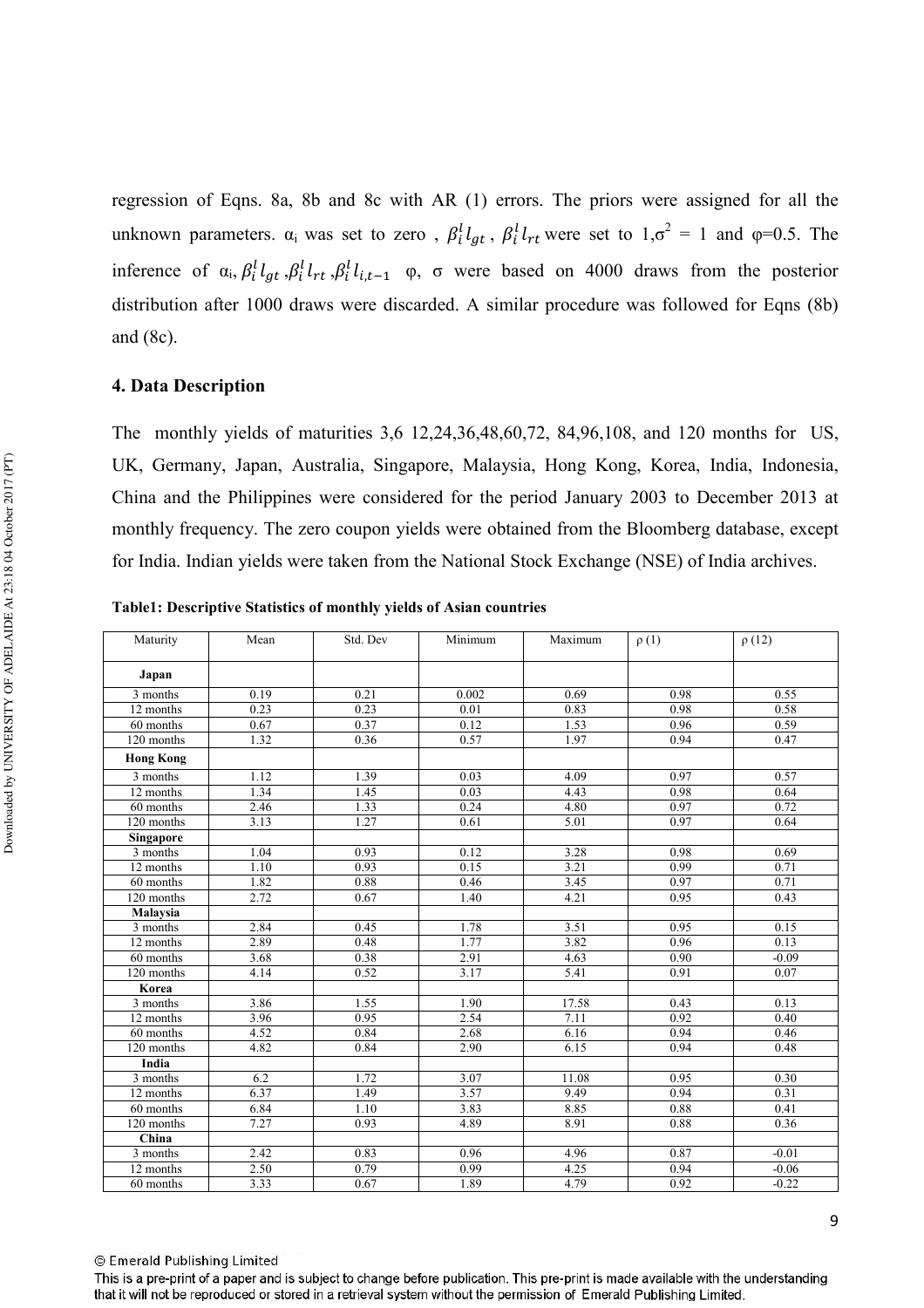| 120 months         | 3.83  | 0.63 | 2.68 | 5.45  | 0.92 | $-0.20$ |
|--------------------|-------|------|------|-------|------|---------|
| Indonesia          |       |      |      |       |      |         |
| 3 months           | 7.94  | 2.60 | 3.89 | 15.20 | 0.95 | 0.23    |
| 12 months          | 8.14  | 2.63 | 3.89 | 15.33 | 0.96 | 0.28    |
| 60 months          | 9.73  | 2.85 | 4.75 | 16.85 | 0.96 | 0.46    |
| 120 months         | 10.40 | 2.78 | 5.37 | 17.99 | 0.95 | 0.48    |
| <b>Philippines</b> |       |      |      |       |      |         |
| 3 months           | 4.40  | 2.33 | 0.12 | 8.15  | 0.96 | 0.64    |
| 12 months          | 5.36  | 2.71 | 0.60 | 9.97  | 0.97 | 0.70    |
| 60 months          | 7.46  | 2.94 | 2.43 | 13.05 | 0.97 | 0.66    |
| 120 months         | 8.62  | 3.10 | 2.95 | 14.49 | 0.97 | 0.62    |
| UK                 |       |      |      |       |      |         |
| 3months            | 2.67  | 2.11 | 0.26 | 5.93  | 0.99 | 0.73    |
| 1 year             | 2.70  | 2.07 | 0.16 | 5.78  | 0.99 | 0.74    |
| 5 year             | 3.37  | 1.53 | 0.65 | 5.72  | 0.99 | 0.73    |
| 10 year            | 3.95  | 1.02 | 1.65 | 5.42  | 0.98 | 0.64    |
| <b>US</b>          |       |      |      |       |      |         |
| 3months            | 1.52  | 1.78 | 0.01 | 5.15  | 0.99 | 0.68    |
| 1 year             | 2.36  | 1.69 | 0.57 | 5.66  | 0.98 | 0.71    |
| 5year              | 2.78  | 1.34 | 0.65 | 5.10  | 0.98 | 0.74    |
| 10 year            | 3.68  | 1.00 | 1.56 | 5.19  | 0.97 | 0.65    |
| Australia          |       |      |      |       |      |         |
| 3months            | 4.70  | 1.30 | 2.38 | 7.16  | 0.97 | 0.37    |
| 1 year             | 4.72  | 1.30 | 2.40 | 7.16  | 0.97 | 0.39    |
| 5year              | 4.98  | 1.11 | 2.50 | 6.77  | 0.97 | 0.47    |
| 10 year            | 5.22  | 0.89 | 2.96 | 6.68  | 0.98 | 0.44    |
| Germany            |       |      |      |       |      |         |
| 3months            | 1.69  | 1.39 | 0.01 | 4.28  | 0.98 | 0.63    |
| 1 year             | 1.84  | 1.42 | 0.01 | 4.56  | 0.98 | 0.64    |
| 5year              | 2.59  | 1.20 | 0.34 | 4.55  | 0.98 | 0.66    |
| 10 year            | 3.29  | 0.95 | 1.31 | 4.59  | 0.97 | 0.63    |
|                    |       |      |      |       |      |         |

Notes: This table provides the descriptive statistics of monthly bond yields at representative maturities for the period January 2003 to December 2013. ρ represents the autocorrelation at displacement t. The yield rates are expressed in percentage terms.

Table 1 presents the descriptive statistics of monthly bond yields of representative maturities of the Asian markets and the developed markets (US, UK, Germany and Australia).The yield curves were upward sloping for all the Asian markets. The short term maturity yields exhibited higher volatility. The average yield rates were high in Indonesia - ranging from 7.94% to 12.01%, and low in Japan ranging from 0.19% to 2.30%. There was high persistence among the yield rates in the Asian markets.

# **4.1. Extraction of Latent factors**

The yield curve for each country was modeled by the Dynamic Nelson Siegel model (DNS) as in Diebold et al., (2006).The DNS model quantifies the yield curve into three latent factors viz., level, slope and curvature, which are extracted using the Kalman filter in a state-space form<sup>1</sup>.

© Emerald Publishing Limited

 $\overline{a}$ 

<sup>&</sup>lt;sup>1</sup> 12 maturities were considered for each country. The λ value was initialized at 0.06 representing medium term as 30 months for all the countries (Refer Appendix 1).

This is a pre-print of a paper and is subject to change before publication. This pre-print is made available with the understanding that it will not be reproduced or stored in a retrieval system without the permission of Emerald Publishing Limited.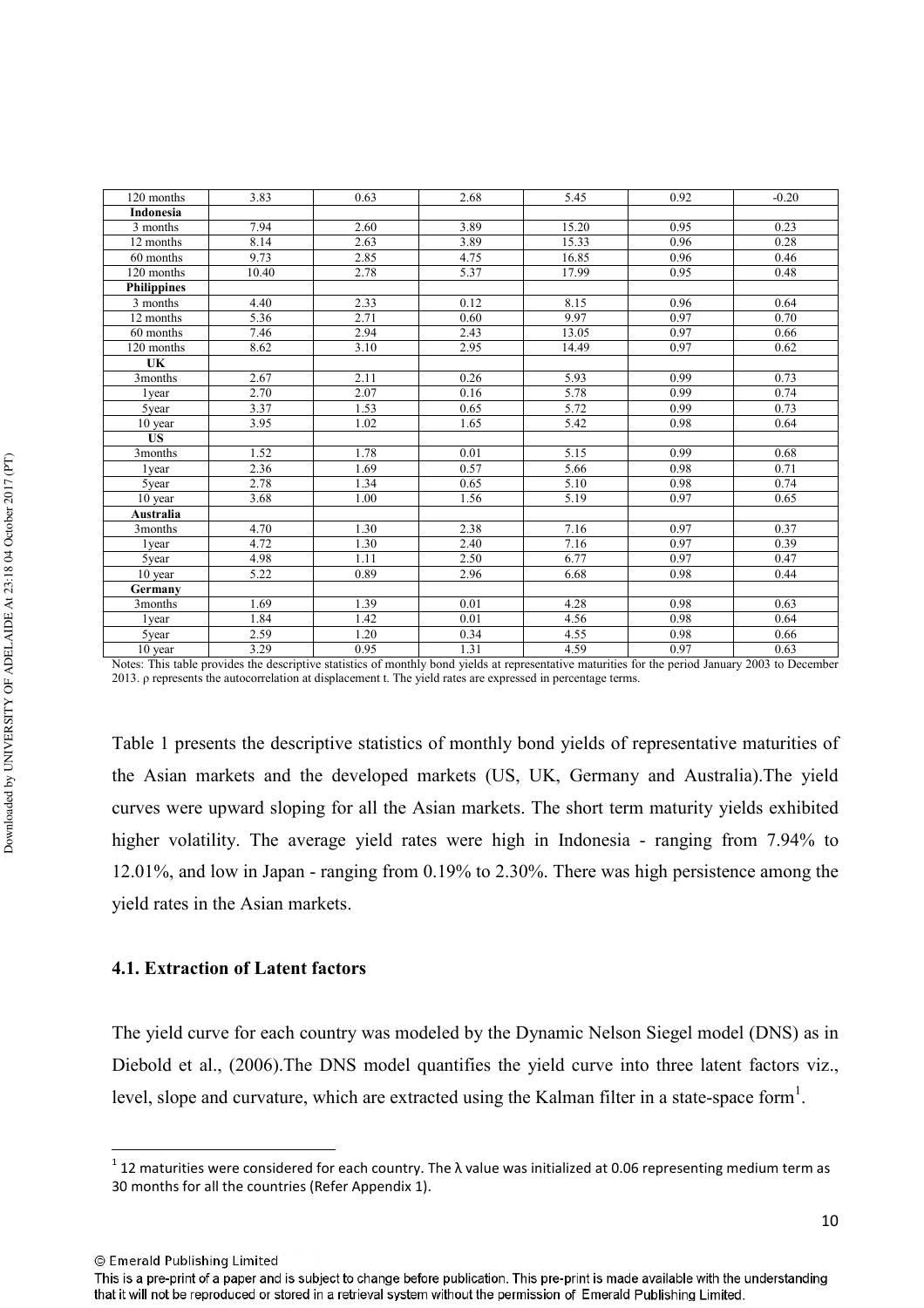|                    | Mean            | <b>Std. Dev</b>  | Minimum            | Maximum         | Jarque-<br>Bera | P values               | $\rho(1)$    | <b>ADF</b>         | P values         |
|--------------------|-----------------|------------------|--------------------|-----------------|-----------------|------------------------|--------------|--------------------|------------------|
|                    |                 |                  |                    |                 | t-statistics    |                        |              | t-statistics       |                  |
| Japan              |                 |                  |                    |                 |                 |                        |              |                    |                  |
| Level              | 3.20            | 0.70             | 1.72               | 5.22            | 2.97            | 0.23                   | 0.93         | $-1.68$            | 0.44             |
| Slope              | $-3.01$         | 0.79             | $-5.22$            | $-1.69$         | 7.12            | $0.03**$               | 0.95         | $-1.52$            | 0.52             |
| Curvature          | $-2.94$         | 1.27             | $-5.15$            | $-0.09$         | 7.57            | $0.02**$               | 0.96         | $-2.31$            | 0.17             |
| <b>Hong Kong</b>   |                 |                  |                    |                 |                 |                        |              |                    |                  |
| Level              | 3.93            | 1.41             | 0.87               | 6.73            | 1.49            | 0.47                   | 0.96         | $-2.53$            | 0.11             |
| Slope              | $-2.88$         | 1.72             | $-6.67$            | $-0.38$         | 7.76            | $0.02**$               | 0.96         | $-1.92$            | 0.32             |
| Curvature          | $-2.13$         | 2.11             | $-6.20$            | 1.65            | 7.96            | $0.02**$               | 0.93         | $-2.14$            | 0.23             |
| Singapore          |                 |                  |                    |                 |                 |                        |              | $-3.48475$         | $0.00***$        |
| Level<br>Slope     | 4.35<br>$-3.27$ | 0.93<br>1.51     | 2.97<br>$-6.03$    | 6.72<br>$-0.01$ | 10.42<br>5.34   | 0.01<br>$0.07*$        | 0.92<br>0.96 | $-2.13887$         | 0.23             |
| Curvature          | $-3.69$         | 2.05             | $-7.66$            | 0.07            | 5.80            | $0.06*$                | 0.96         | $-1.35491$         | 0.60             |
| Malaysia           |                 |                  |                    |                 |                 |                        |              |                    |                  |
|                    |                 |                  |                    |                 |                 |                        |              |                    |                  |
| Level              | 4.77            | 0.66             | 3.50               | 6.84            | 9.50            | $0.01***$              | 0.90         | $-3.83255$         | $0.00***$        |
| Slope              | $-1.94$         | 1.06             | $-4.47$            | $-0.15$         | 10.92           | $0.00***$              | 0.95         | $-2.59003$         | $0.09**$         |
| Curvature          | $-1.78$         | 0.90             | $-4.33$            | 0.48            | 0.47            | 0.79                   | 0.83         | $-2.33224$         | 0.16             |
| Korea              |                 |                  |                    |                 |                 |                        |              |                    |                  |
| Level<br>Slope     | 5.10<br>$-1.28$ | 0.85<br>1.31     | 3.12<br>$-4.98$    | 6.44<br>3.23    | 14.41<br>17.69  | $0.00***$<br>$0.00***$ | 0.94<br>0.85 | $-1.77$<br>$-3.20$ | 0.39<br>$0.02**$ |
| Curvature          | $-0.98$         | 1.14             | $-6.47$            | 3.82            | 150.07          | $0.00***$              | 0.59         | $-5.41$            | $0.00***$        |
| India              |                 |                  |                    |                 |                 |                        |              |                    |                  |
| Level              | 7.69            | 0.63             | 6.04               | 8.79            | 18.55           | $0.00***$              | 0.94         | $-2.73$            | $0.07*$          |
| Slope              | $-1.54$         | 1.68             | $-5.31$            | 2.80            | 5.68            | $0.06*$                | 0.96         | $-1.86$            | 0.35             |
| Curvature          | $-0.27$         | 1.75             | $-9.23$            | 3.90            | 120.21          | $0.00***$              | 0.78         | $-3.33$            | $0.01***$        |
| China              |                 |                  |                    |                 |                 |                        |              |                    |                  |
| Level              | 4.31            | 0.79             | 3.17               | 6.69            | 35.69           | $0.00***$              | 0.93         | $-3.05$            | $0.03**$         |
| Slope              | $-1.82$         | 0.86             | $-3.60$<br>$-6.02$ | 0.08<br>$-0.29$ | 4.44<br>17.83   | 0.11<br>$0.00***$      | 0.92<br>0.92 | $-2.47$<br>$-3.18$ | 0.13<br>$0.02**$ |
| Curvature          | $-2.42$         | 1.35             |                    |                 |                 |                        |              |                    |                  |
| Indonesia<br>Level | 11.86           | 3.04             | 6.26               | 20.17           | 1.57            | 0.454                  | 0.91         | $-2.04$            | 0.26             |
| Slope              | $-19.52$        | 6.78             | $-35.45$           | $-10.5$         | 10.33           | $0.00***$              | 0.96         | $-2.18$            | 0.21             |
| Curvature          | $-11.08$        | 4.4              | $-20.5$            | $-4.75$         | 12.31           | $0.00***$              | 0.33         |                    |                  |
|                    |                 | $\boldsymbol{0}$ |                    |                 |                 |                        |              | $-2.01$            | 0.27             |
| <b>Philippines</b> |                 |                  |                    |                 |                 |                        |              |                    |                  |
| Level              | 9.61            | 3.14             | 3.16               | 15.36           | 4.73            | $0.09*$                | 0.96         | $-1.47$            | 0.54             |
| Slope              | $-5.34$         | 1.63             | $-9.17$            | $-2.04$         | 6.26            | $0.04***$              | 0.91         | $-3.05$            | $0.03***$        |
| Curvature          | 0.304           | 3.82             | $-8.04$            | 6.83            | 7.01            | $0.03**$               | 0.92         | $-2.86$            | $0.05**$         |
| UK                 |                 |                  |                    |                 |                 |                        |              |                    |                  |
| Level              | 4.87            | 0.63             | 3.49               | 6.41            | 1.12            | 0.57                   | 0.93         | $-2.24$            | 0.19             |
| Slope              | $-2.20$         | 2.37             | $-6.12$            | 1.23            | 12.97           | $0.00***$              | 0.99         |                    |                  |
|                    |                 | 2.65             | $-6.78$            |                 | 11.70           | $0.00***$              | 0.97         | 1.02               | 0.74             |
| Curvature          | $-2.08$         |                  |                    | 1.95            |                 |                        |              | 1.27               | 0.64             |
| <b>US</b>          |                 |                  |                    |                 |                 |                        |              |                    |                  |
| Level              | 5.31            | 0.71             | 3.67               | 6.74            | 2.94            | 0.23                   | 0.93         | 2.82               | $0.05**$         |
| Slope              | $-3.76$         | 2.23             | $-7.00$            | 0.29            | 11.47           | $0.00***$              | 0.97         | 1.41               | 0.57             |
| Curvature          | $-2.95$         | 1.96             | $-7.99$            | 0.06            | 10.76           | $0.00***$              | 0.92         | $-2.28$            | 0.18             |
| Australia          |                 |                  |                    |                 |                 |                        |              |                    |                  |
| Level              | 5.54            | 0.64             | 3.69               | 6.59            | 39.25           | $0.00**$               | 0.92         | $-2.72$            | $0.07*$          |
| Slope              | $-0.80$         | 1.13             | $-3.58$            | 1.21            | 6.19            | $0.05**$               | 0.94         | $-1.42$            | 0.57             |
| Curvature          | $-1.07$         | 1.76             | -4.98              | 2.80            | 4.06            | 0.13                   | 0.95         | $-2.26$            | 0.19             |
|                    |                 |                  |                    |                 |                 |                        |              |                    |                  |
| Germany            |                 |                  |                    |                 |                 |                        |              |                    |                  |
| Level              | 4.50            | 0.76             | 2.89               | 5.97            | 4.64            | $0.10*$                | 0.95         | $-1.90$            | 0.33             |
| Slope              | $-2.75$         | 1.45             | $-5.05$            | $-0.05$         | 8.47            | $0.01***$              | 0.98         | $-1.57$            | 0.50             |
| Curvature          | $-2.72$         | 1.71             | $-5.81$            | 0.38            | 6.17            | $0.05**$               | 0.94         | $-2.23$            | 0.19             |

**Table 2: Descriptive statistics of extracted level and slope factors for Asian countries**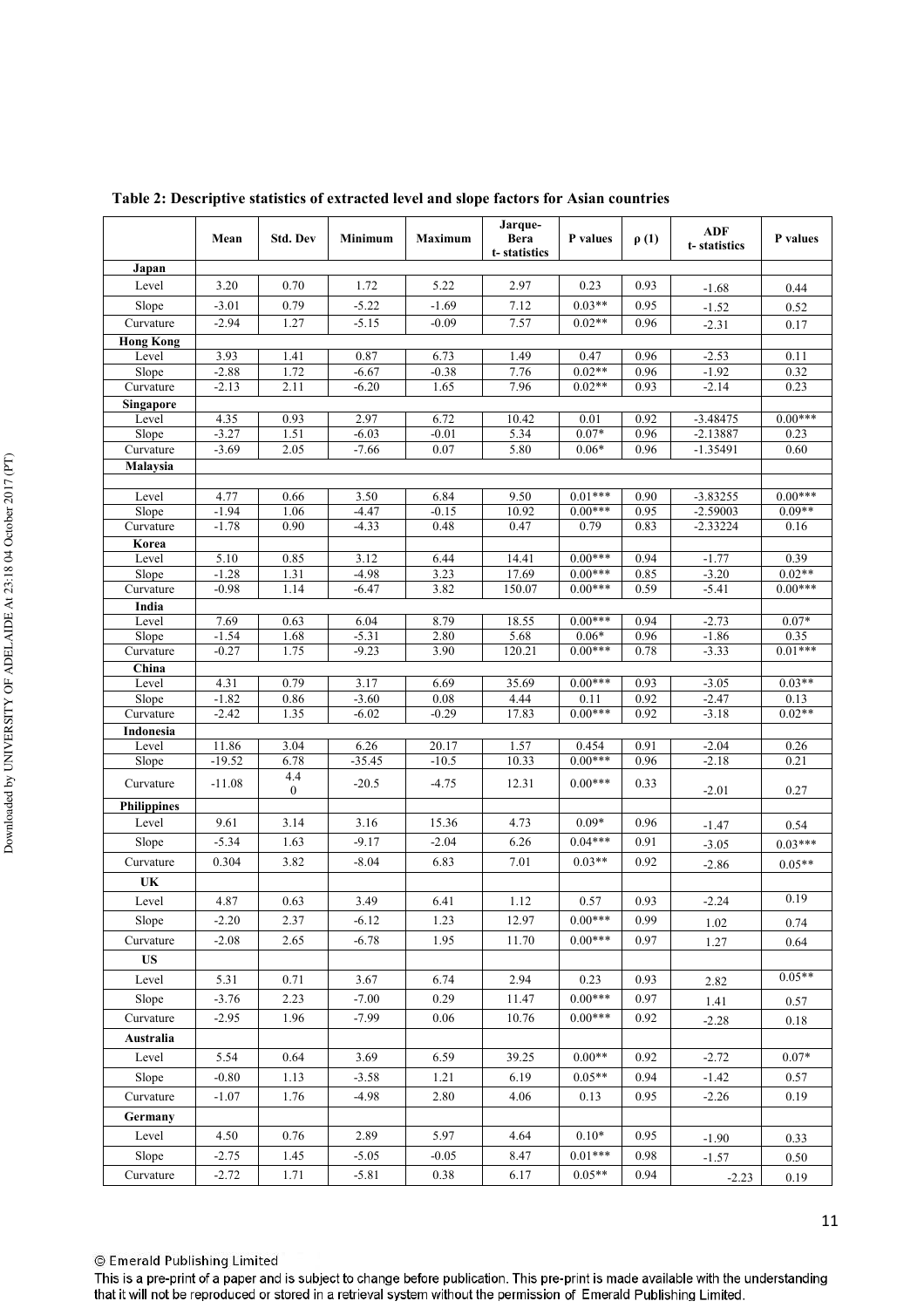Notes: This table provides the descriptive of the latent factors extracted from Dynamic Nelson Siegel model applying kalman filter. Augmented Dickey fuller (ADF) test is used to check the stationarity of the series. Jarque-Bera tests the normality of the series. Rejection of null hypothesis at 1%, 5% and 10% levels are denoted by \*\*\*, \*\* and \* respectively.  $ρ(t)$  denotes sample autocorrelation at displacement t. The values are represented in percentage,

Table 2 represents the descriptive statistics of the extracted level, slope and curvature factors for each country. The average level factor was highest in Indonesia, reflecting the higher long term interest rates among Asian economies. The average 10 year interest rate in the country was noted to be 10.51% (Table 1).Japan exhibited the lowest level factor, indicating the lowest long term interest rates of around 1.30% (Table 1). The average slope was highest in Korea and lowest in Indonesia, while volatility was higher in Hong Kong, Indonesia and the Philippines.

|              | <b>US</b>    | UK        |              | Germany Australia | Japan        | Singapore | Hong<br>Kong |           | Korea Malaysia India |           |              | China Philippines Indonesia |              |
|--------------|--------------|-----------|--------------|-------------------|--------------|-----------|--------------|-----------|----------------------|-----------|--------------|-----------------------------|--------------|
| <b>US</b>    | $\mathbf{1}$ |           |              |                   |              |           |              |           |                      |           |              |                             |              |
| UK.          | $.739***$    | 1         |              |                   |              |           |              |           |                      |           |              |                             |              |
| Germany      | $.713***$    | $.679***$ | $\mathbf{1}$ |                   |              |           |              |           |                      |           |              |                             |              |
| Australia    | $.803***$    | $.688***$ | $.697***$    | 1                 |              |           |              |           |                      |           |              |                             |              |
| Japan        | $.485***$    | $.402***$ | $.383***$    | $.473***$         | $\mathbf{1}$ |           |              |           |                      |           |              |                             |              |
| Singapore    | $.615***$    | $.401***$ | $.513***$    | $621$ ***         | $.566***$    | 1         |              |           |                      |           |              |                             |              |
| Hong<br>Kong | $.617***$    | $.474***$ | $.482***$    | $.591***$         | $.339***$    | $.621***$ | $\mathbf{1}$ |           |                      |           |              |                             |              |
| Korea        | $.451***$    | $.347***$ | $.302***$    | $.546***$         | $.310***$    | $.495***$ | $.423***$    | 1         |                      |           |              |                             |              |
| Malaysia     | $.309***$    | .122      | $.311***$    | $.271***$         | .121         | $.479***$ | $.292***$    | $.269***$ | $\mathbf{1}$         |           |              |                             |              |
| India        | $.193***$    | .125      | $.190**$     | $.223***$         | .086         | $.218***$ | .159         | $.221$ ** | $.356***$            | 1         |              |                             |              |
| China        | .097         | .103      | .173         | .102              | $-.095$      | .134      | $.214***$    | $.185***$ | $.215***$            | .110      | $\mathbf{1}$ |                             |              |
| Philippines  | .155         | $.184***$ | .114         | $.206***$         | $.213***$    | $.188***$ | .147         | .166      | $.211***$            | $.224***$ | $-.057$      | 1                           |              |
| Indonesia    | .172         | .035      | .082         | .072              | .035         | .101      | .054         | .128      | .098                 | .097      | $-.110$      | $.203***$                   | $\mathbf{1}$ |

**4.2. Pair-wise unconditional correlation among the extracted factors across the countries Table 3: Correlation matrix of level factor across countries** 

Notes: This table presents the pair wise unconditional correlation among the long term factor. The figures in the table represent the coefficients. \*\*\* and \*\* shows the significance at 1% and 5% respectively.

Table 3 presents the pair-wise unconditional correlation between the level factors across the countries. Singapore, Japan, Hong Kong and Korea were significantly correlated with the long term factor of developed markets. It was also noted that most of the Asian markets co-move with the US and Australian markets.

This is a pre-print of a paper and is subject to change before publication. This pre-print is made available with the understanding that it will not be reproduced or stored in a retrieval system without the permission of Emerald Publishing Limited.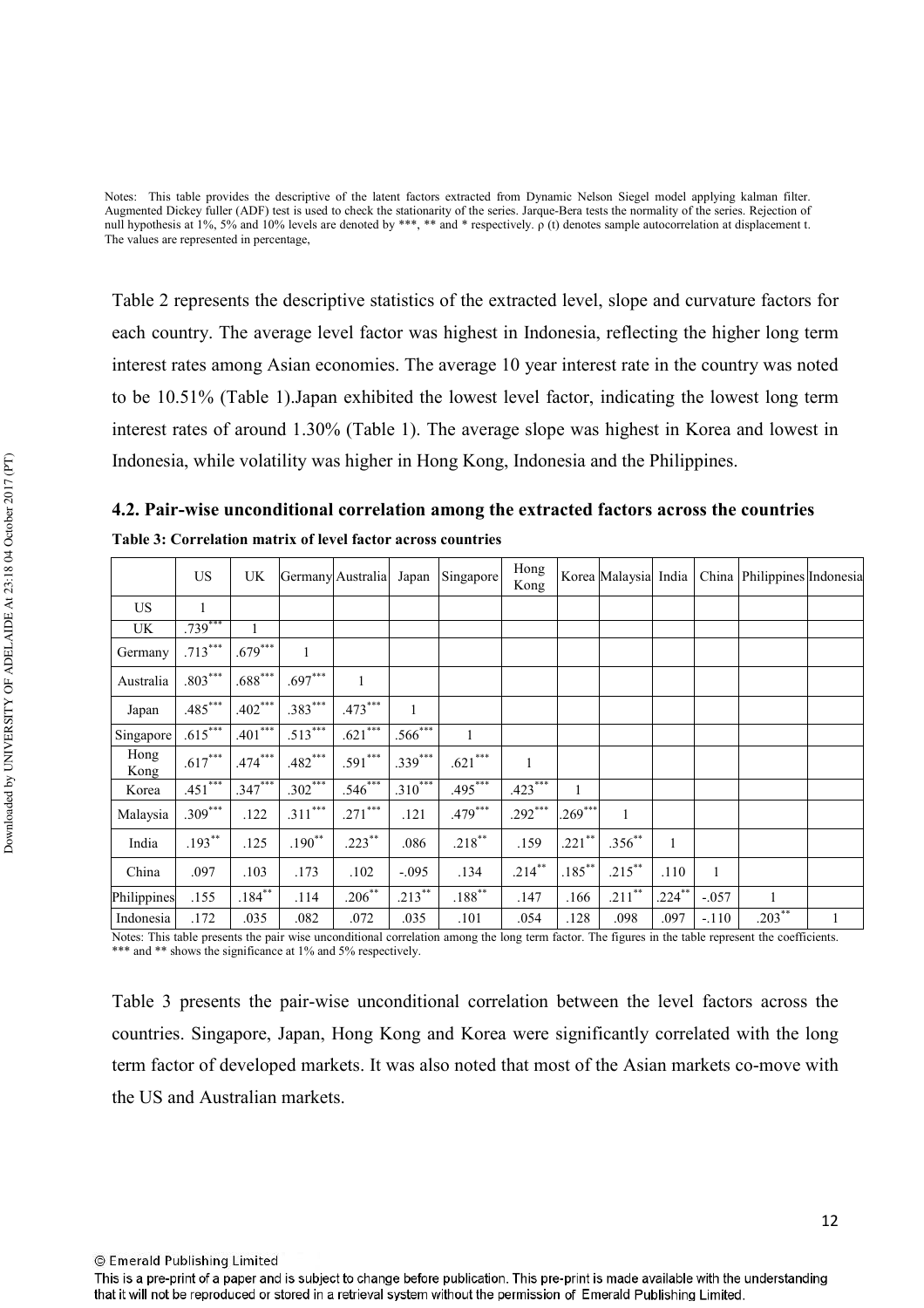|              | <b>US</b> | UK           |           |              |              | Germany Australia Japan Singapore | Hong<br>Kong |              | Korea Malaysia | India   |         | China Philippines | Indonesia |
|--------------|-----------|--------------|-----------|--------------|--------------|-----------------------------------|--------------|--------------|----------------|---------|---------|-------------------|-----------|
| <b>US</b>    | 1         |              |           |              |              |                                   |              |              |                |         |         |                   |           |
| UK           | $.180**$  | $\mathbf{1}$ |           |              |              |                                   |              |              |                |         |         |                   |           |
| Germany      | $411***$  | $.226***$    | 1         |              |              |                                   |              |              |                |         |         |                   |           |
| Australia    | $.185***$ | $.492***$    | $.282***$ | $\mathbf{1}$ |              |                                   |              |              |                |         |         |                   |           |
| Japan        | $.257***$ | .018         | $.317***$ | .093         | $\mathbf{1}$ |                                   |              |              |                |         |         |                   |           |
| Singapore    | .074      | $-.003$      | .127      | .094         | $.204***$    | $\mathbf{1}$                      |              |              |                |         |         |                   |           |
| Hong<br>Kong | $.198***$ | .101         | $-.021$   | .074         | .108         | $.241***$                         | $\mathbf{1}$ |              |                |         |         |                   |           |
| Korea        | .169      | $-.046$      | .162      | .008         | $.324***$    | .059                              | .098         | $\mathbf{1}$ |                |         |         |                   |           |
| Malaysia     | $.392***$ | .056         | .157      | .072         | .144         | $.339***$                         | $.196***$    | .141         | $\mathbf{1}$   |         |         |                   |           |
| India        | .060      | .112         | .137      | .001         | .131         | .102                              | .026         | .092         | .062           | 1       |         |                   |           |
| China        | $-.025$   | .003         | .022      | $-.031$      | $-.029$      | .101                              | .063         | .067         | .032           | .097    | 1       |                   |           |
| Philiphines  | $-.044$   | .098         | .110      | $.200***$    | $-0.019$     | .163                              | .057         | .135         | $.184***$      | $-.055$ | .168    | 1                 |           |
| Indonesia    | .126      | $.199***$    | .122      | .077         | .035         | $.189***$                         | .073         | .035         | .033           | $-.062$ | $-.093$ | $-.075$           | 1         |

**Table 4: Correlation matrix of the slope factor across countries** 

Notes: This table presents the pair wise unconditional correlation among the slope factor. The figures in the table represent the coefficients. \*\*\* and \*\* shows the significance at 1% and 5% respectively

Table 4 presents the pair-wise unconditional correlation between the slope factors. Significant correlations were observed among developed markets (viz., US, UK, Germany, Australia and Japan). Similarly, higher regional influence was also noted among Asian countries such as Singapore, Malaysia, Korea, Hong Kong and Japan. India and China were the only two countries found to be independent and not sharing significant relationship with other countries, indicating the independence of their monetary policies.

Table 5 reports the pair-wise unconditional correlation between the curvature factors across the countries. It was found that developed markets exhibit significant correlations. Singapore, Japan, and Hong Kong had higher influence with US, UK, Germany and Australia. Japan's curvature had a significant correlation with the Asian countries, except Indonesia and the Philippines. The pair-wise unconditional correlation across all the factors provided the basis for analyzing the global and regional influence amongst the factors across the Asian markets.

Downloaded by UNIVERSITY OF ADELAIDE At 23:18 04 October 2017 (PT) Downloaded by UNIVERSITY OF ADELAIDE At 23:18 04 October 2017 (PT)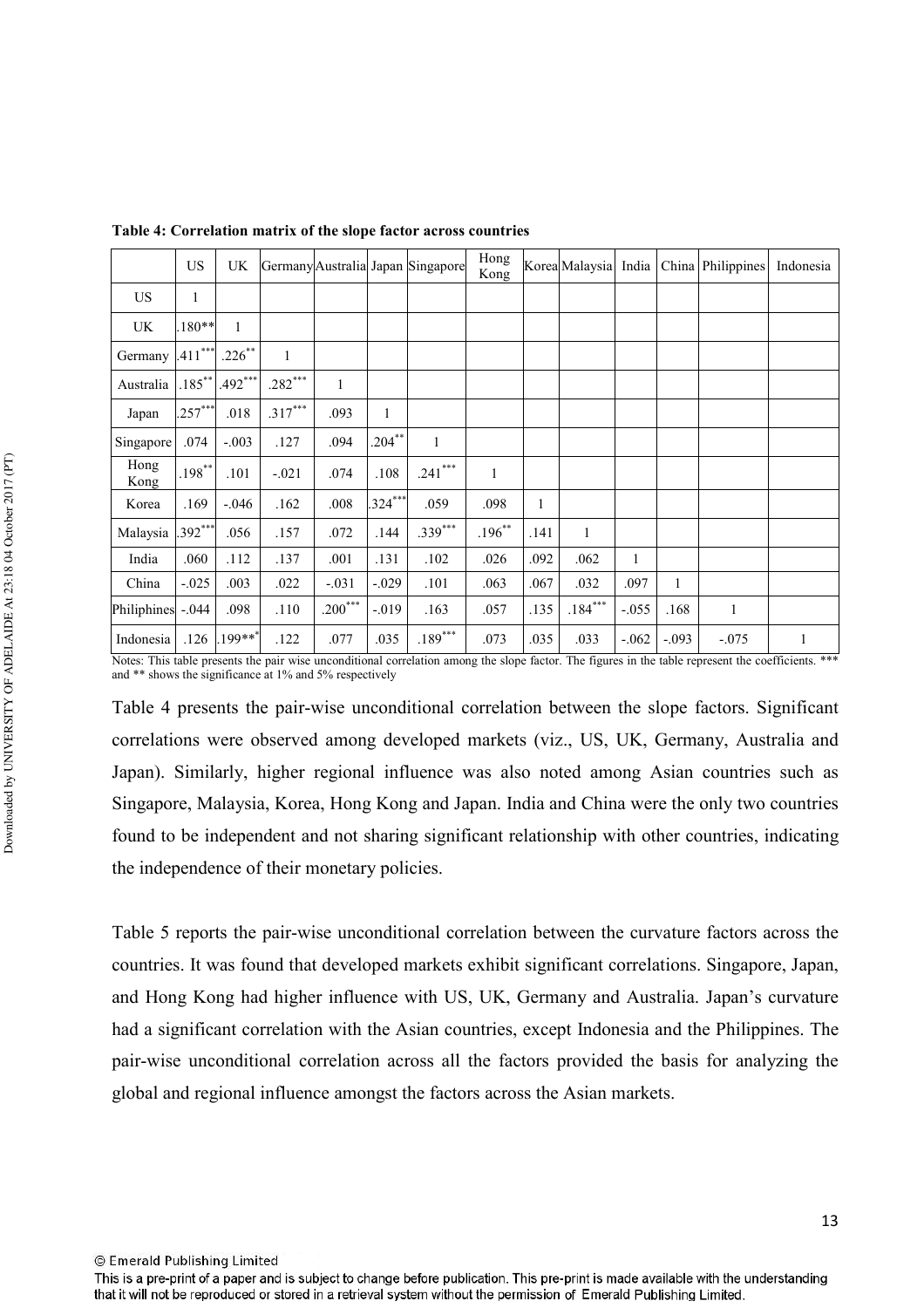|             | <b>US</b>    | UK                      | Germany     | Australia    |              | Japan Singapore | Hong<br>Kong |           | Korea Malaysia | India        | China   | Indonesia    | Philippines |
|-------------|--------------|-------------------------|-------------|--------------|--------------|-----------------|--------------|-----------|----------------|--------------|---------|--------------|-------------|
| <b>US</b>   | $\mathbf{1}$ | $.800**$                |             |              |              |                 |              |           |                |              |         |              |             |
| UK          | $.800***$    |                         |             |              |              |                 |              |           |                |              |         |              |             |
| Germany     | $.794***$    | $.840**$                | 1           |              |              |                 |              |           |                |              |         |              |             |
| Australia   | $.673***$    | $.685***$               | $.774***$   | $\mathbf{1}$ |              |                 |              |           |                |              |         |              |             |
| Japan       | $.245***$    | $.310***$               | $.427***$   | $.184*$      | $\mathbf{1}$ |                 |              |           |                |              |         |              |             |
| Singapore   | $.549**$     | $.750^{**}$             | $.700^{**}$ | $.447***$    | $.596***$    |                 |              |           |                |              |         |              |             |
| Hong Kong   | $.551$ **    | $.530***$               | $.591**$    | $.409***$    | $.459***$    | $.676***$       | 1            |           |                |              |         |              |             |
| Korea       | .095         | .135                    | $.236***$   | $.273***$    | $251***$     | .062            | .053         | 1         |                |              |         |              |             |
| Malaysia    | .144         | $.361**$                | $.358***$   | $.179*$      | $.527***$    | $.441***$       | .041         | .038      | $\mathbf{1}$   |              |         |              |             |
| India       | $.189*$      | $-.096$                 | $.220*$     | $.357***$    | $.223*$      | $-.095$         | $.266***$    | $.236***$ | $-.158$        | $\mathbf{1}$ |         |              |             |
| China       |              | $-.268^{**}-.329^{**}$  | $-.114$     | $-.151$      | $.487**$     | $-.092$         | $-127$       | .013      | $.405***$      | $.250**$     | 1       |              |             |
| Indonesia   |              | $-414^{**}$ $-440^{**}$ | $-.346***$  | $-.305***$   | $-.117$      | $-.311$ **      | $-.256$ **   | $-.151$   | $-.036$        | .003         | $.218*$ | $\mathbf{1}$ |             |
| Philippines | $-166$       | $.179*$                 | .020        | $-.069$      | .005         | $.236***$       | $-.092$      | $-.150$   | $.235***$      | $-.409**$    | .080    | .061         | 1           |

**Table 5: Correlation matrix of curvature factor across countries** 

Notes: This table presents the pair wise unconditional correlation among the curvature factor. The figures in the table represent the coefficients. \*\*\* and \*\* shows the significance at 1% and 5% respectively

# **4.3. Estimation of Global and Regional factors**

The dynamic factor model in state-space framework was applied as in Stock and Watson (1991), separately for the level, slope and curvature factors of developed countries (US, UK, Germany and Australia) to extract the global level slope and curvature factor. Regional factors were extracted from the latent factors of all the Asian countries.

**Table 6: Descriptive statistics of the extracted global and regional factors** 

|           | Mean     | <b>Std. Dev</b> | <b>Minimum</b> | <b>Maximum</b> | Jarque-Bera<br>t-statistics | <b>P</b> values | ADF<br>t-statistics | P values  |
|-----------|----------|-----------------|----------------|----------------|-----------------------------|-----------------|---------------------|-----------|
| Global    |          |                 |                |                |                             |                 |                     |           |
| Level     | 0.003    | 1.20            | $-5.01$        | 2.90           | 27.96                       | $0.00***$       | $-9.94$             | $0.00***$ |
| Slope     | $-0.05$  | 1.22            | $-2.93$        | 3.88           | 0.53                        | 0.76            | $-4.31$             | $0.00***$ |
| Curvature | $-0.11$  | 1.47            | $-4.04$        | 3.36           | 0.317                       | 0.85            | $-4.52$             | $0.00***$ |
| Regional  |          |                 |                |                |                             |                 |                     |           |
| Level     | 0.036    | 1.64            | $-4.91$        | 5.91           | 16.25                       | $0.00***$       | $-6.97$             | $0.00***$ |
| Slope     | $-0.029$ | 1.27            | $-3.25$        | 3.12           | 0.11                        | 0.94            | $-19.62$            | $0.00***$ |
| Curvature | $-0.016$ | 1.31            | $-3.69$        | 2.63           | 2.39                        | 0.30            | $-8.05$             | $0.00***$ |

Notes: This table presents the descriptive statistics of extracted global and regional factor using dynamic factor models. Augmented Dickey fuller (ADF) test is used to check the stationarity of the series. Jarque-Bera tests the normality of the series. Rejection of null hypothesis at  $1\%$ , 5% and 10% levels are denoted by \*\*\*, \*\* and \* respectively.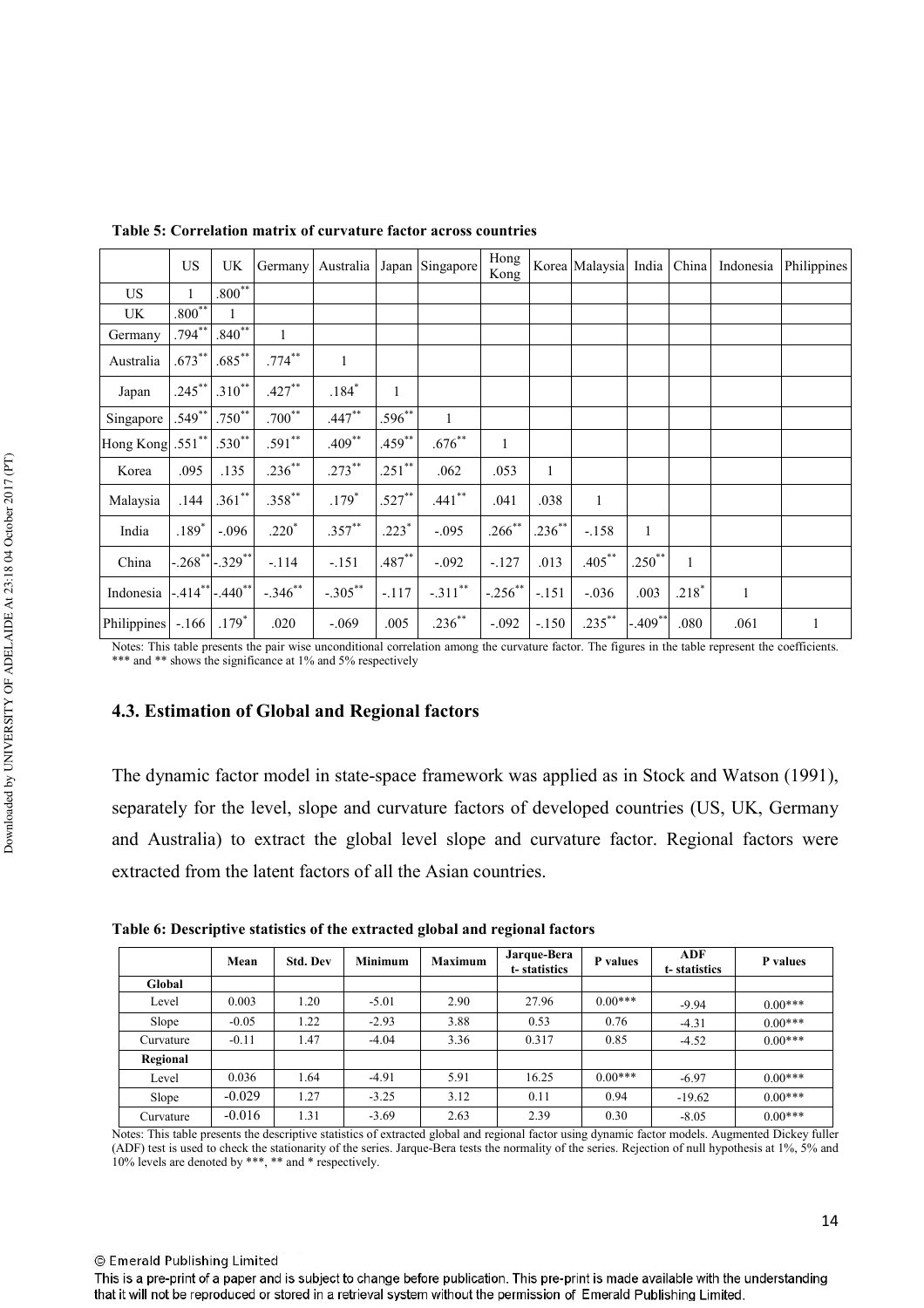Table 6 presents the descriptive statistics of the extracted global and regional factors using the Dynamic Factor model. The global and regional factors were found to be stationary at level and were used to identify their contribution on the latent factors of each country as in Eqns (8a), (8b) and (8c). The regression equations were modeled with AR (1) disturbances using the Bayesian Inferences of Gibbs sampling approach. Further, the results were checked for regression with the AR (1) method using maximum likelihood estimates and the Corchane Orcutt method. All these three methods yielded the same results.

#### **5. Empirical Results**

# **5.1. Global and Regional Influence on Asian Markets' Yield Curve**

# 5.1a: Association across level factor

The level representing long term factor of yield curve indicates the future economic conditions and is driven by investor preferences and risk attitudes (Yang, 2005). The long term interest rates represent the fundamental financial stability in an economy (Turner, 2014). Long term interest rates fluctuate because of changes in term premium and the capital flows into the economy. Thus, it is expected that the influence of the global and regional factors would exist in the long term factors of the economies.

Table 7 presents the model estimates of global and regional factors upon the level, which is the fag end of the yield curve. These results demonstrate that while the global and regional influences were positive in all Asian countries, the degree of influence differs across these countries. Japan, Singapore, Hong Kong and Korea level are influenced by both global and regional factors, indicating the internationalization of the bond markets in those regions. This finding strengthens the premise that movements in the long term rates are driven by global investors' cash flows in these countries.

This is a pre-print of a paper and is subject to change before publication. This pre-print is made available with the understanding that it will not be reproduced or stored in a retrieval system without the permission of Emerald Publishing Limited.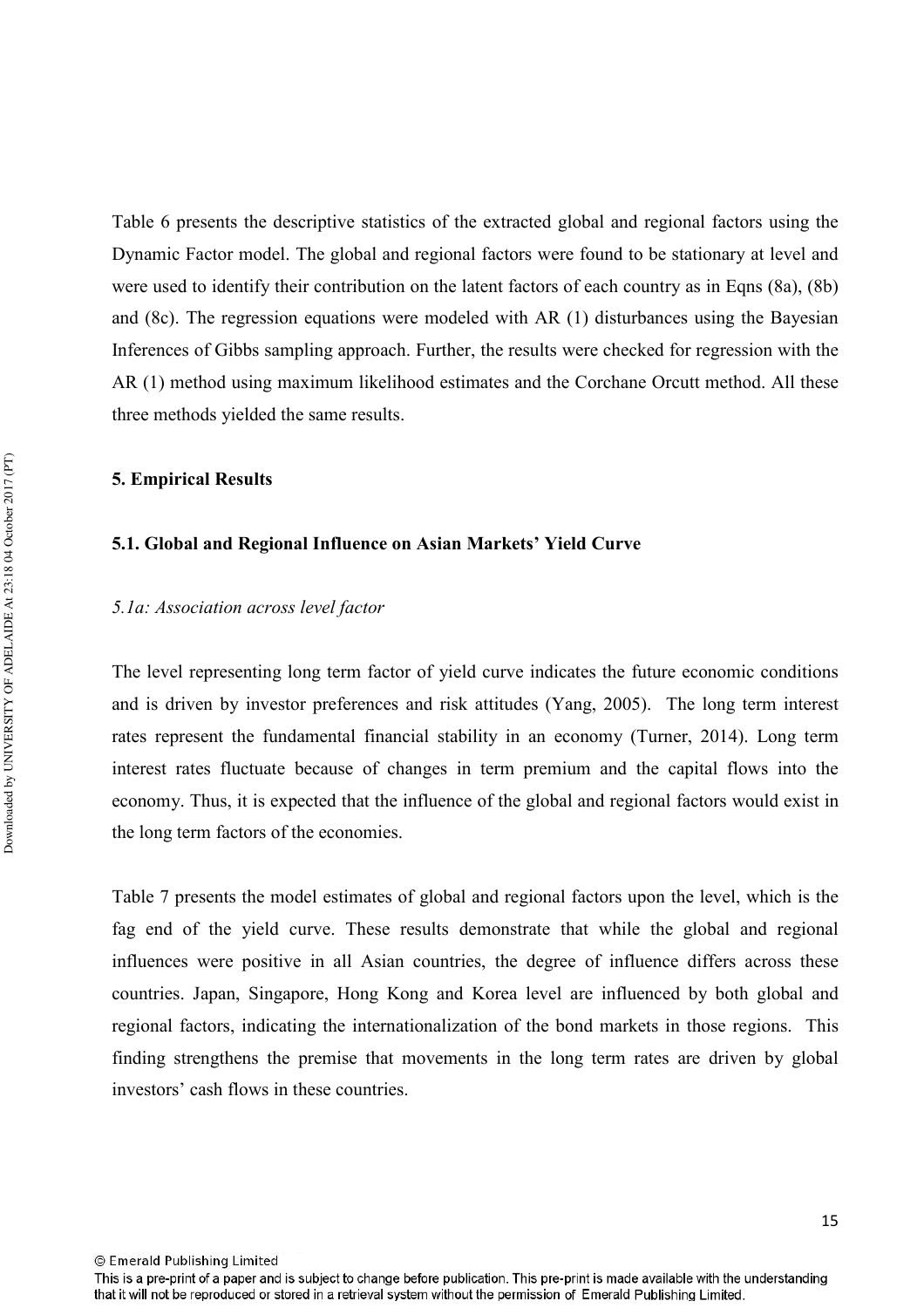|                            |          |               | Level <sub>countires,t</sub> = $\alpha$ + $\beta$ <sub>1t</sub> global <sup>level</sup> + $\beta$ <sub>2t</sub> regional <sup>level</sup> + $\beta$ <sub>3t</sub> level <sub>countries,t-1</sub> + $e$ <sub>t</sub> |                           |
|----------------------------|----------|---------------|---------------------------------------------------------------------------------------------------------------------------------------------------------------------------------------------------------------------|---------------------------|
|                            |          | Global factor | Regional factor                                                                                                                                                                                                     | Lag of Dependent variable |
| $L_{japan, t}$             | $-0.00$  | $0.022***$    | $0.027***$                                                                                                                                                                                                          | $-0.218***$               |
|                            | (0.008)  | (0.005)       | (0.084)                                                                                                                                                                                                             | (0.07)                    |
| $L_{\text{Singapore},t}$   | 0.167    | $0.049***$    | $0.149***$                                                                                                                                                                                                          | $0.96***$                 |
|                            | (0.10)   | (0.01)        | (0.01)                                                                                                                                                                                                              | (0.02)                    |
| $L_{\text{Hong Kong},t}$   | $-0.004$ | $0.031***$    | $0.025***$                                                                                                                                                                                                          | $0.236***$                |
|                            | (0.009)  | (0.00)        | (0.00)                                                                                                                                                                                                              | (0.06)                    |
| $L_{Korea, t}$             | $-0.002$ | $0.012***$    | $0.010***$                                                                                                                                                                                                          | 0.054                     |
|                            | (0.004)  | (0.003)       | (0.00)                                                                                                                                                                                                              | (0.08)                    |
| $L_{\text{Malaysia},t}$    | 0.81     | 0.003         | $0.04**$                                                                                                                                                                                                            | $0.83***$                 |
|                            | (0.25)   | (0.001)       | (0.01)                                                                                                                                                                                                              | (0.05)                    |
| $L_{india,t}$              | 0.00     | $0.003*$      | 0.001                                                                                                                                                                                                               | $0.426***$                |
|                            | (0.00)   | (0.001)       | (0.001)                                                                                                                                                                                                             | (0.07)                    |
| $L_{\text{china},t}$       | 0.453    | 0.006         | 0.001                                                                                                                                                                                                               | $0.890***$                |
|                            | (0.158)  | (0.014)       | (0.01)                                                                                                                                                                                                              | (0.03)                    |
| $L_{\text{philiphines},t}$ | $-0.009$ | 0.005         | $0.006**$                                                                                                                                                                                                           | $0.359***$                |
|                            | (0.008)  | (0.003)       | (0.003)                                                                                                                                                                                                             | (0.08)                    |
| $L_{indonesia, t}$         | $-0.002$ | 0.002         | 0.004                                                                                                                                                                                                               | $-0.863***$               |
|                            | (0.004)  | (0.005)       | (0.005)                                                                                                                                                                                                             | (0.04)                    |

**Table 7: Estimates of Global and Regional Level Factors** 

Notes: The table reports the posterior mean estimates of global and regional influence on country's level factor.\*, \*\* and \*\*\* shows significance at 10%, 5% and 1 % respectively.

The Indian long term factor is influenced by the global movements. Malaysia and the Philippines are influenced more by the regional factor than the global factor. The Malaysian economy attracts a high level of investments from foreign investors in their local currency bonds (32.6% at the end of March 2013). Despite being the hot spot with foreign investors for investment, the economy is not influenced by the global factors. This is because Malaysian bonds are considered safe, as they maintain a moderate level of inflation and capital account surplus. The selloff of local currency bonds in Malaysia by the foreign investors was noted to be much lower during the recent global turmoil (Source: Policy Brief, 2013, Asian Development Bank).

On the other hand China and Indonesia exhibited independent behavior. Neither global nor regional factors have a significant influence upon China and Indonesia. The Chinese market is not influenced because their bond market still operates under tight controls. This result was consistent with Glick and Hutchison's (2013) findings that the linkages between Asian

This is a pre-print of a paper and is subject to change before publication. This pre-print is made available with the understanding that it will not be reproduced or stored in a retrieval system without the permission of Emerald Publishing Limited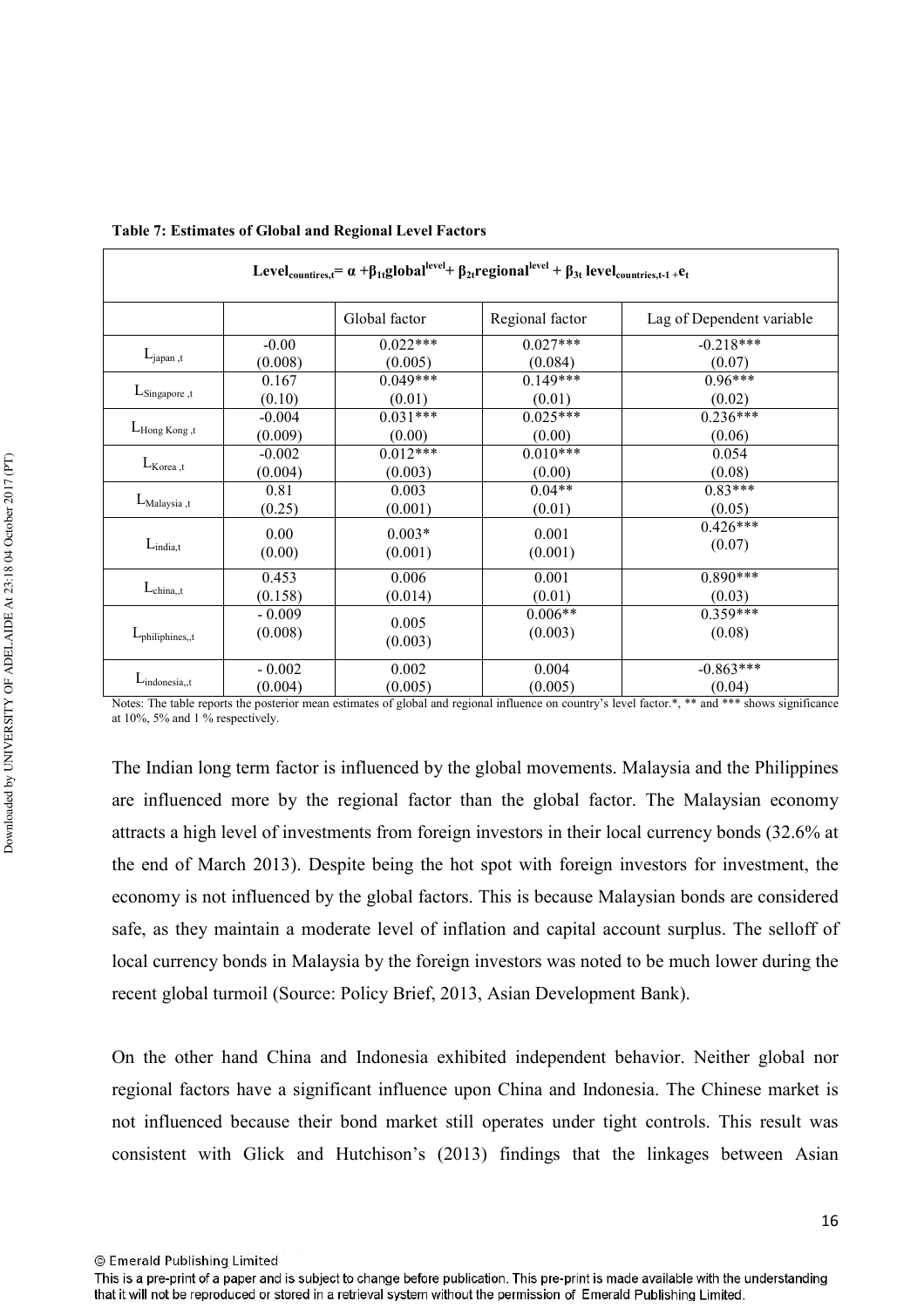economies and long term interest rates of China are weak. Chueng et al., (2008) also found that US interest rates don't drive the Chinese interest rates, which are found to be independent of the rest of the world economies.

# 5.2. **Sub-sample Analysis**

These results were further examined to assess their validity, both during tranquil as well as crisis affected periods. The eleven years sample period was subdivided into two periods, viz., the pre crisis and post-crisis periods. The results reported in Table 8 would provide a better understanding of the effect of the global crisis on the Asian countries' term structure.

In general, the sub-sample analysis reconfirmed the global and regional influences upon Asian markets, during both the pre and post crisis periods. However, the persistence of country level factors in the post-crisis period in all the Asian markets indicates the intervention of monetary policy authorities to stabilize the crisis effect on the economy. Only three countries behaved differently during the crisis affected period.

India did not exhibit either global or regional influence during the precrisis period. In the post crisis period, global factors were found influencing the country's yield curve. During the 2008 global financial crisis, India witnessed heavy sell off by foreign institutional investors in the equity markets. The reversal of capital inflows and reduced access of Indian entities to international funds led to reduction in the policy rates, which in turn impacted the long term interest rates.

Malaysia was found to be influenced by the regional factor in the pre-crisis period but was unaffected in the crisis affected period. This indicates that the Malaysian bonds were insulated during the crisis period because of the stability of the economy, which reduced the capital outflows from the economy.

© Emerald Publishing Limited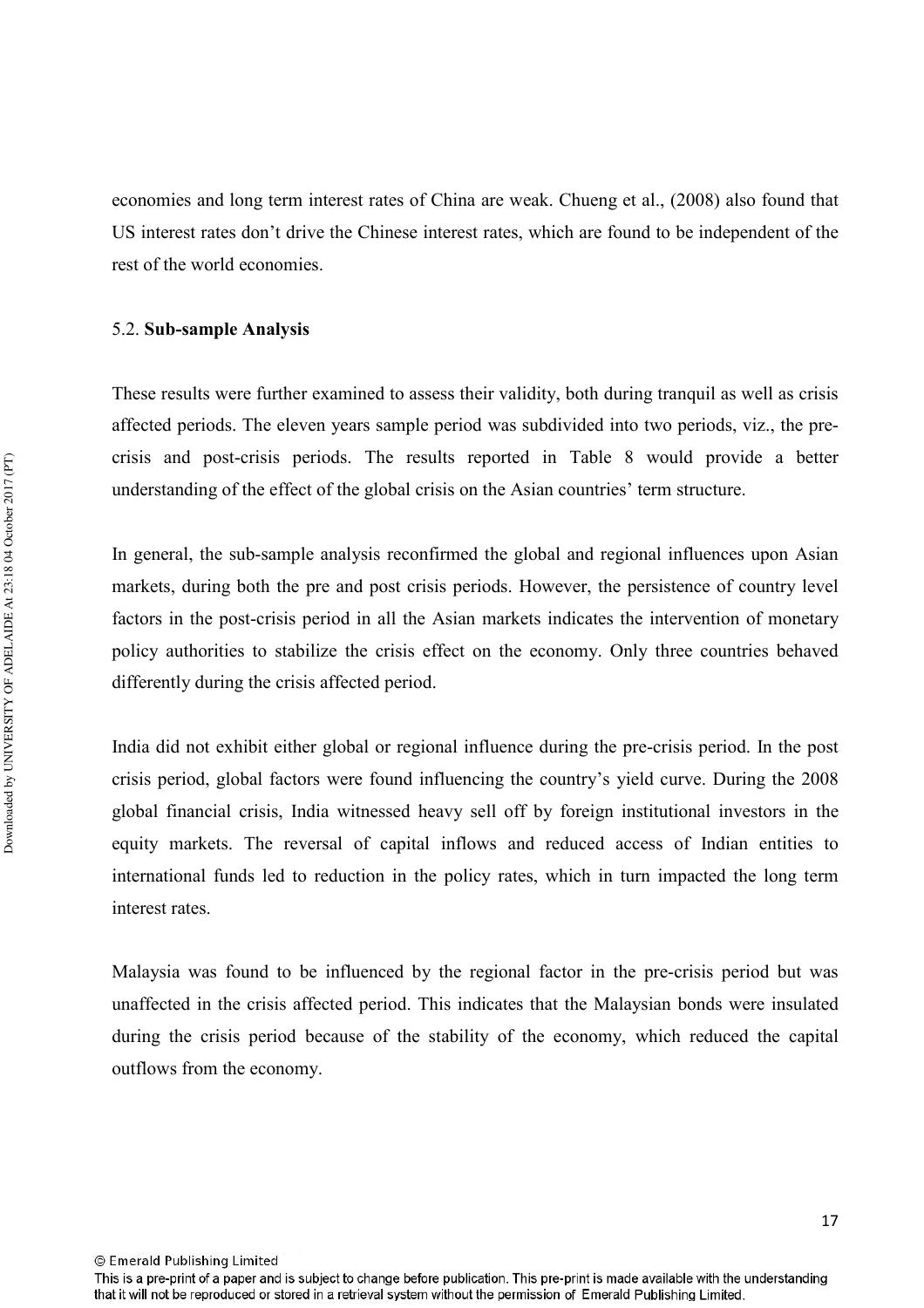|             |          | Pre-crisis Period : January 2003 - December 2007 |                                                        |                              |
|-------------|----------|--------------------------------------------------|--------------------------------------------------------|------------------------------|
|             |          | Global factor                                    | Regional factor                                        | Lag of Dependent<br>variable |
|             | $-0.002$ | $0.020*$                                         | $0.04***$                                              | 0.005                        |
| Japan       | (0.008)  | (0.01)                                           | (0.007)                                                | (0.12)                       |
| Singapore   | $-0.006$ | $0.012*$                                         | $0.03***$                                              | 0.05                         |
|             | (0.006)  | (0.006)                                          | (0.004)                                                | (0.09)                       |
|             | $-0.008$ | $0.039***$                                       | $0.007*$                                               | $0.285***$                   |
| Hong Kong   | (0.005)  | (0.006)                                          | (0.004)                                                | (0.10)                       |
| Korea       | $-0.002$ | $0.019***$                                       | $0.019***$                                             | $-0.21*$                     |
|             | (0.010)  | (0.008)                                          | (0.006)                                                | (0.12)                       |
|             | 0.80     | $-0.025$                                         | $0.05***$                                              | $0.837***$                   |
| Malaysia    | (0.39)   | (0.05)                                           | (0.03)                                                 | (0.07)                       |
|             | 0.001    | $-0.000$                                         | 0.002                                                  | $0.565***$                   |
| India       | (0.006)  | (0.003)                                          | (0.002)                                                | (0.09)                       |
| China       | 0.243    | 0.02                                             | $-0.02$                                                | $0.939***$                   |
|             | (0.18)   | (0.03)                                           | (0.03)                                                 | (0.04)                       |
| Philippines | $-0.009$ | $-0.004$                                         | 0.000                                                  | $0.23*$                      |
|             | (0.008)  | (0.007)                                          | (0.005)                                                | (0.13)                       |
| Indonesia   | 0.000    | $-0.010$                                         | $-0.004$                                               | $-0.96***$                   |
|             | (0.02)   | (0.007)                                          | (0.006)                                                | (0.04)                       |
|             |          |                                                  | <b>POST CRISIS PERIOD- January 2008- December 2013</b> |                              |
|             | $-0.007$ | $0.023***$                                       | $0.019***$                                             | $-0.25**$                    |
| Japan       | (0.01)   | (0.005)                                          | (0.006)                                                | (0.09)                       |
|             | 0.004    | $0.015**$                                        | $0.029***$                                             | 0.05                         |
| Singapore   | (0.00)   | (0.005)                                          | (0.004)                                                | (0.07)                       |
| Hong Kong   | 0.002    | $0.019**$                                        | $0.042***$                                             | $0.184**$                    |
|             | (0.016)  | (0.009)                                          | (0.009)                                                | (0.09)                       |
| Korea       | $-0.002$ | $0.014***$                                       | $0.006**$                                              | $0.193**$                    |
|             | (0.004)  | (0.003)                                          | (0.003)                                                | (0.09)                       |
| Malaysia    | 0.98     | 0.014                                            | 0.026                                                  | $0.793***$                   |
|             | (0.37)   | (0.017)                                          | (0.018)                                                | (0.07)                       |
|             | $-0.000$ | $0.004**$                                        | 0.0002                                                 | $0.21*$                      |
| India       | (0.003)  | (0.002)                                          | (0.001)                                                | (0.10)                       |
|             | 1.62     | 0.002                                            | 0.009                                                  | $0.609***$                   |
| China       | (0.42)   | (0.014)                                          | (0.01)                                                 | (0.10)                       |
| Philippines | $-0.005$ | 0.007                                            | $0.009*$                                               | $0.35**$                     |
|             | (0.008)  | (0.004)                                          | (0.004)                                                | (0.10)                       |
| Indonesia   | $-0.002$ | 0.008                                            | 0.005                                                  | $-0.726***$                  |
|             | (0.019)  | (0.007)                                          | (0.008)                                                | (0.08)                       |

**Table 8: Sub Sample Analysis of Global and Regional Estimates of Level factor** 

Notes: The table reports the estimates posterior mean of global and regional influence on country's level factor. Pre crisis period includes January 2003 to December 2007. Post crisis period include January 2008 to December 2013. The figure in the parenthesis represents the posterior standard deviation. \*, \*\* and \*\*\* shows significance at 10%, 5% and 1 % respectively.

© Emerald Publishing Limited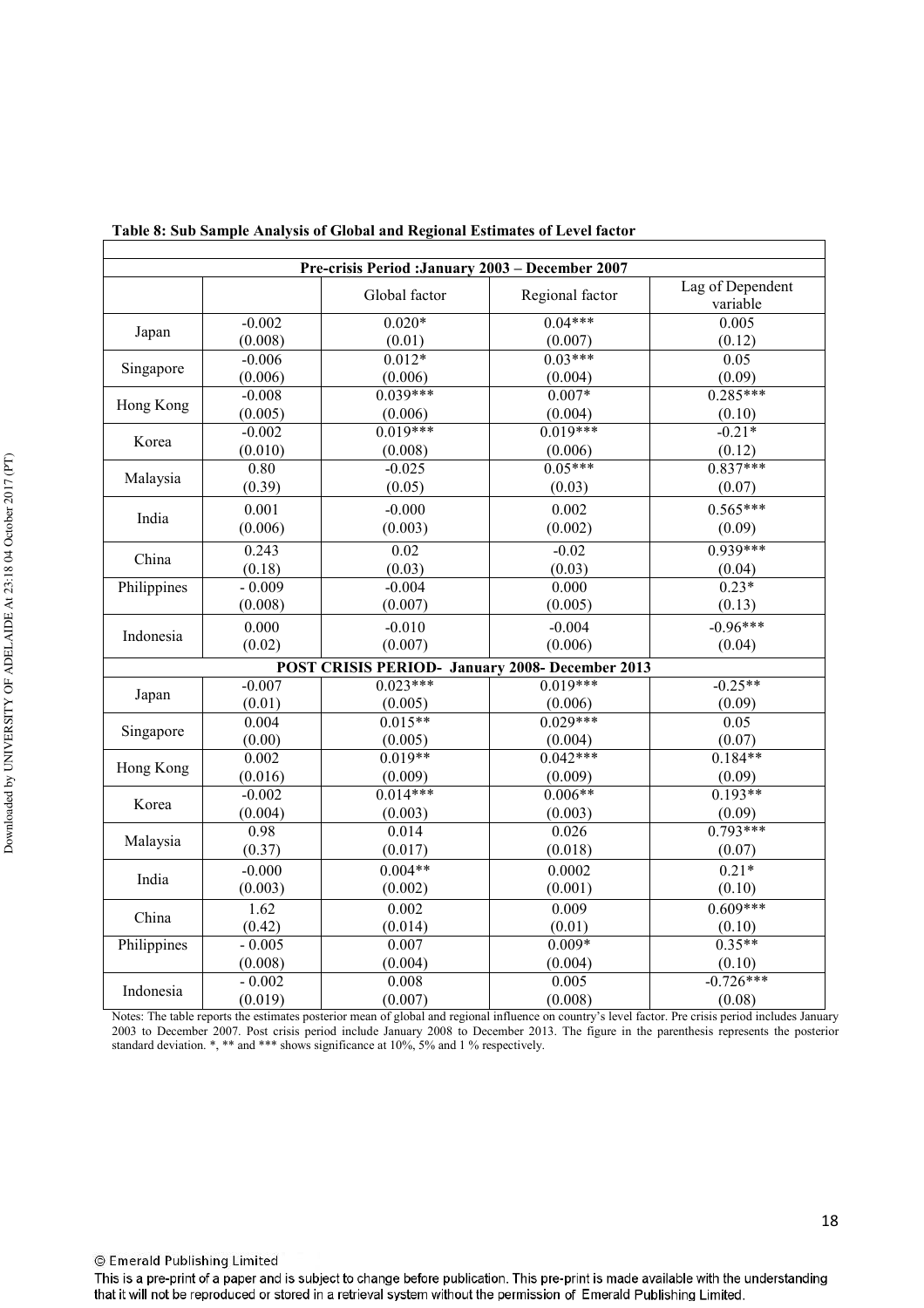The Philippines was another country which was unaffected by any regional or global influence during the pre-crisis period. However, there was a regional influence during the crisis affected period. The rise in the risk premium of the Philippines bonds after the 2008 global financial crisis was balanced by a lower rate of the expected currency depreciation.

# **5.3. Association across Short Term Interest Rates**

Slope of term structure represents the short term interest rates. It is the policy channel where the monetary authorities change the short term rates to manage domestic growth and inflation. Thus, the co-movement in the short term rates represents the co-movement in the economic fundamentals (Jotikasthira et al., 2015). If the global business cycle is synchronized with the Asian economies' business cycle, it is expected that short term rates would be correlated with the global movements (Kumar and Okimoto, 2011).

| Countries   | Intercept | Global factor | Regional factor | Lag of Dependent variable |
|-------------|-----------|---------------|-----------------|---------------------------|
| Japan       | 0.003     | $-0.008$      | 0.013           | $0.22**$                  |
|             | (0.00)    | (0.011)       | (0.01)          | (0.08)                    |
|             | $-0.289$  | 0.04          | $-0.016$        | $0.917***$                |
| Singapore   | (0.14)    | (0.05)        | (0.03)          | (0.03)                    |
| Hong Kong   | 0.012     | $-0.005$      | $-0.012$        | $0.298***$                |
|             | (0.019)   | (0.02)        | (0.025)         | (0.08)                    |
| Korea       | $-0.177$  | $-0.098$      | 0.05            | $0.87***$                 |
|             | (0.07)    | (0.08)        | (0.08)          | (0.04)                    |
|             | $-0.26$   | $-0.069$      | 0.04            | $0.88***$                 |
| Malaysia    | (0.09)    | (0.04)        | (0.03)          | (0.04)                    |
| India       | $-0.205$  | $-0.067$      | 0.244           | $0.31***$                 |
|             | (0.167)   | (0.243)       | (0.26)          | (0.08)                    |
| China       | $-0.046$  | $-0.011$      | 0.011           | $0.30***$                 |
|             | (0.05)    | (0.07)        | (0.08)          | (0.09)                    |
|             | $-0.79$   | $-0.13$       | 0.08            | $0.846***$                |
| Philippines | (0.24)    | (0.08)        | (0.06)          | (0.04)                    |
| Indonesia   | $-0.915$  | $-0.060$      | 0.059           | $0.531**$                 |
|             | (0.167)   | (0.11)        | (0.15)          | (0.07)                    |

**Table 9: Estimates of Global and Regional influence in the Slope factor** 

Notes: The table reports the posterior mean estimates of global and regional influence on country's slope factor. \*, \*\* and \*\*\* shows significance at 10%, 5% and 1 % respectively.

 Table 9 provides the results of the global and regional influences on the slope of the yield curve of the Asian economies. Global and regional factors were not found to be influencing the slope factor of the Asian economies. However, the country factor captured in the lag of the country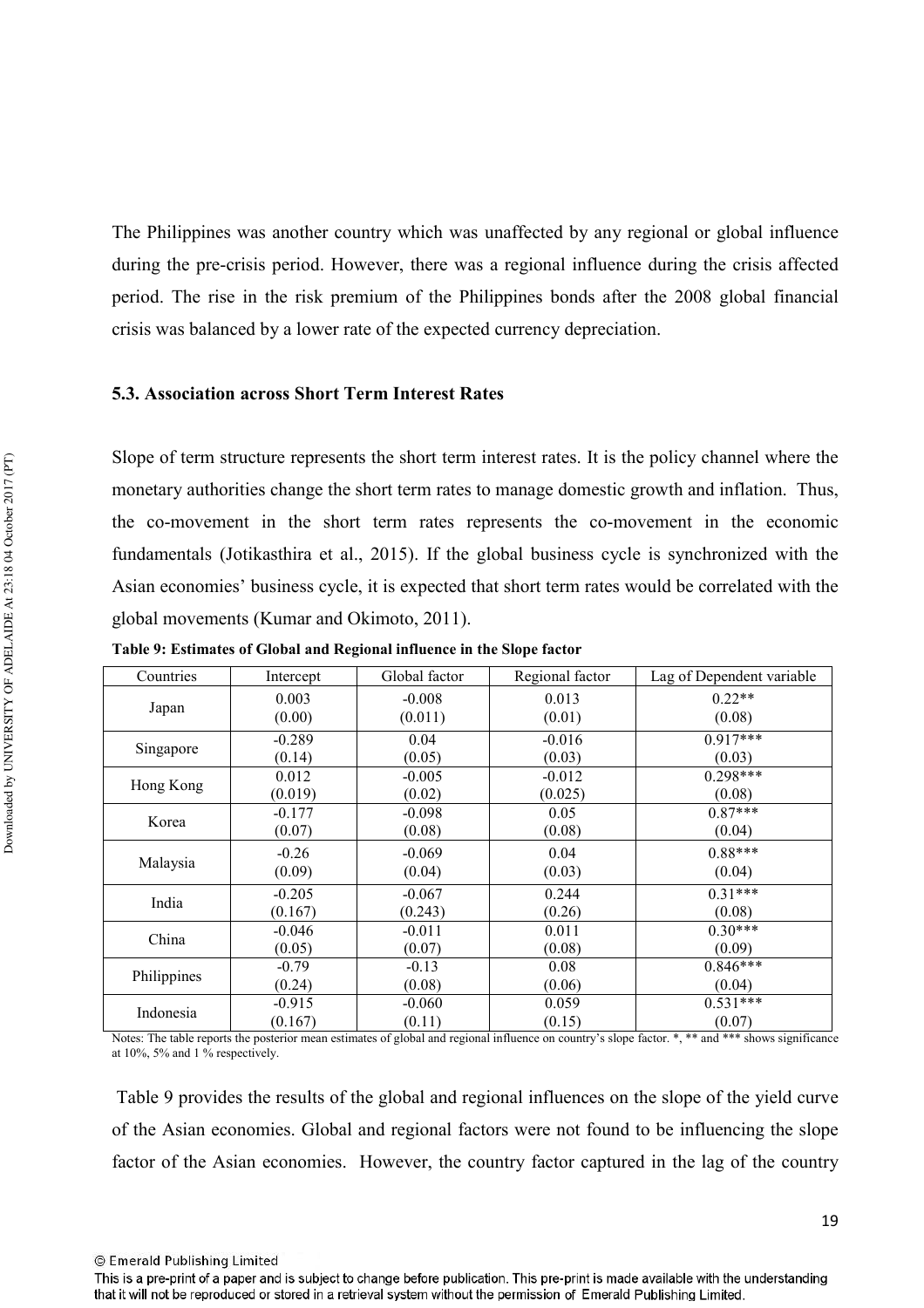slope factor was found to be significant, indicating the influence of domestic monetary policy. These results are consistent with the study of Miyajima et al., (2014) who found that the US monetary policy's spillover in Asia is only in the long term rates, and financial integration does not reduce the control of monetary authorities on short term rates. The slope is country specific and more sensitive to the business cycles within the economy; it reflects the current stance of the monetary policy in a country.

The results indicate that despite the spillover effects and financial contagion across the financial markets, the domestic monetary authorities were exercising a strong control in the short end of the yield curve. Further, no difference in the relationship was found in the pre-crisis, post-crisis and full sample period.

## **5.5 Association of Curvature Factor across the Asian Economies**

Curvature represents the medium term factor. Diebold et al., (2006) found that the curvature lacks the link between the macro-economic factors. Thus, it is expected that linkages to curvature factor will be less.

| Countries   | Intercept | Global factor | Regional factor | Lag of Dependent variable |
|-------------|-----------|---------------|-----------------|---------------------------|
|             | $-2.39$   | $-0.09*$      | $0.576***$      | $0.182***$                |
| Japan       | (0.318)   | (0.04)        | (0.06)          | (0.06)                    |
|             | $-0.238$  | $-0.069$      | 0.00            | $0.945***$                |
| Singapore   | (0.122)   | (0.05)        | (0.05)          | (0.02)                    |
|             | $-0.20$   | $-0.02$       | $-0.02$         | $0.897***$                |
| Hong Kong   | (0.11)    | (0.07)        | (0.07)          | (0.03)                    |
| Korea       | $-429$    | $-0.044$      | $0.167**$       | $0.55***$                 |
|             | (0.11)    | (0.06)        | (0.07)          | (0.07)                    |
| Malaysia    | 0.004     | 0.010         | 0.04            | $0.148*$                  |
|             | (0.02)    | (0.03)        | (0.03)          | (0.06)                    |
|             | 0.01      | 0.126         | $-0.08$         | $0.71***$                 |
| India       | (0.12)    | (0.08)        | (0.07)          | (0.06)                    |
| China       | $-0.33$   | $-0.015$      | 0.014           | $0.838***$                |
|             | (0.13)    | (0.05)        | (0.04)          | (0.04)                    |
| Philippines | $-0.022$  | $-0.33$       | 0.175           | $0.816***$                |
|             | (0.16)    | (0.19)        | (0.16)          | (0.04)                    |
| Indonesia   | $-0.915$  | $-0.060$      | 0.059           | $0.531***$                |
|             | (0.167)   | (0.11)        | (0.15)          | (0.07)                    |

Notes: The table reports the posterior mean estimates of global and regional influence on country's curvature factor \*, \*\* and \*\*\* shows significance at 10%, 5% and 1% respectively.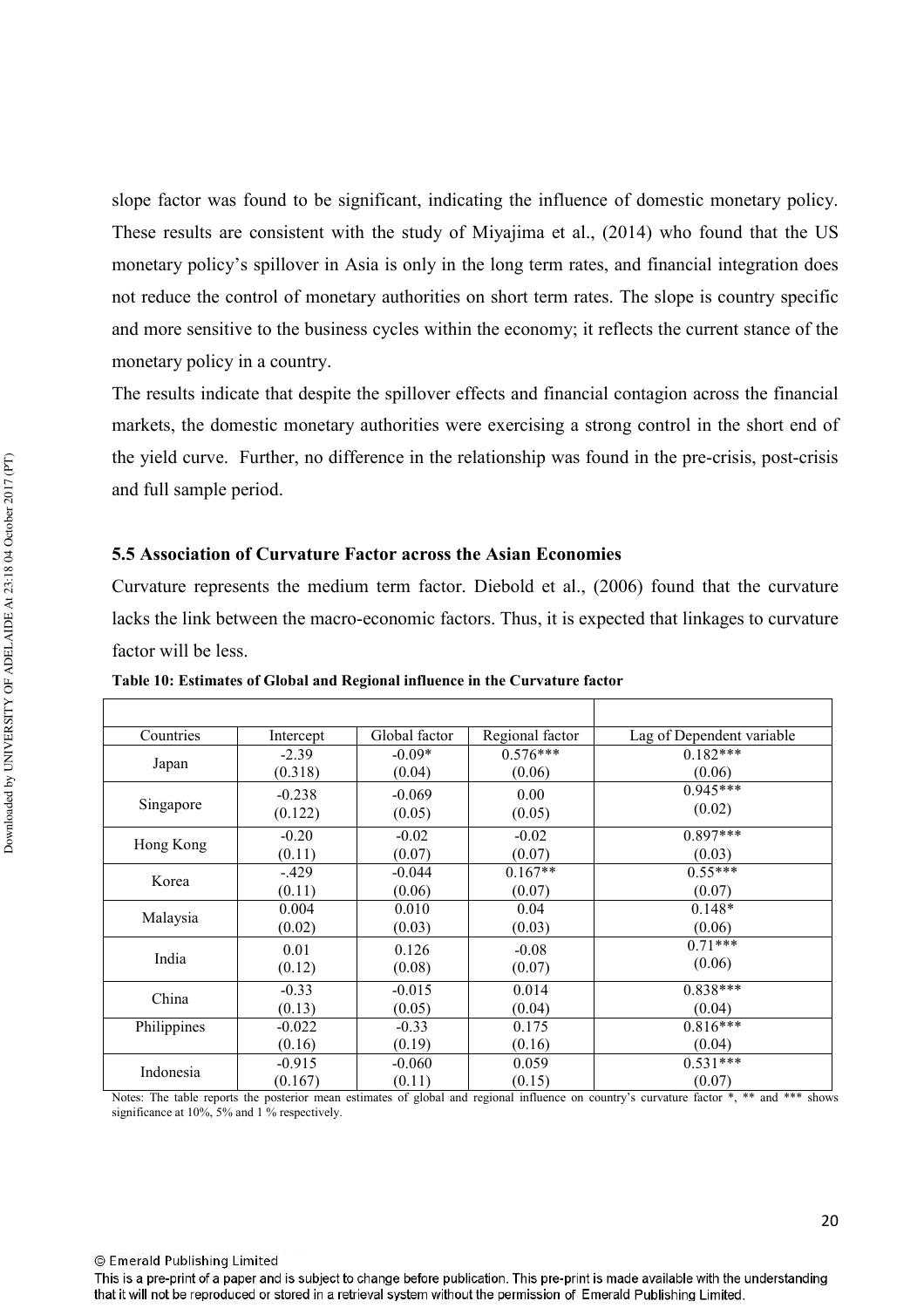Table 10 presents the influence of global and regional factors on the curvature of the Asian economies. It is found that lag of the country factor are highly significant in the Asian economies. Japan and Korea has significant regional influence in the curvature factor. Global influence is not present in the curvature of the Asian economies. The pre-crisis, post-crisis period analysis doesn't found any difference in the influences in comparison with the full sample period.

# **6. Conclusion**

This paper investigated the global and regional influences on the domestic yield curve of Asian countries. The countries' term structure of interest rate was modeled by estimating the Dynamic Nelson Siegel model as in Diebold et al., 2006. The latent factors of the model viz., level, slope and curvature, were extracted using the Kalman filter. The global and regional factors were extracted using the dynamic factor model. The global factor captured the commonality of US, UK, Germany and Australian latent factors, and the regional factor captured the commonality of the nine Asian countries, namely Japan, Singapore, Malaysia, Hong Kong, Korea, China, India, Indonesia and the Philippines.

It was found that open markets such as Japan, South Korea, Singapore and Hong Kong exhibited both global and regional influences, indicating higher global integration. Malaysian and Philippines' long term rates were influenced by the regional factors. India and China continued to be independent from the global and regional movements. This result provides evidence to the premise that long term rates of open economies are more correlated than the short term interest rates. The slope factor of all the Asian countries diverged as they are more driven by country specific variables. This coincides with the premise that the slope factor is driven the domestic economic fundamentals and the current stance of monetary policy. Financial integration doesn't reduce the control of monetary authorities on short term interest rates. The findings also reiterate that long term interest rates are the potential transmission channel through which the crisis spreads. The results vouch for crisis transformation through market contagion.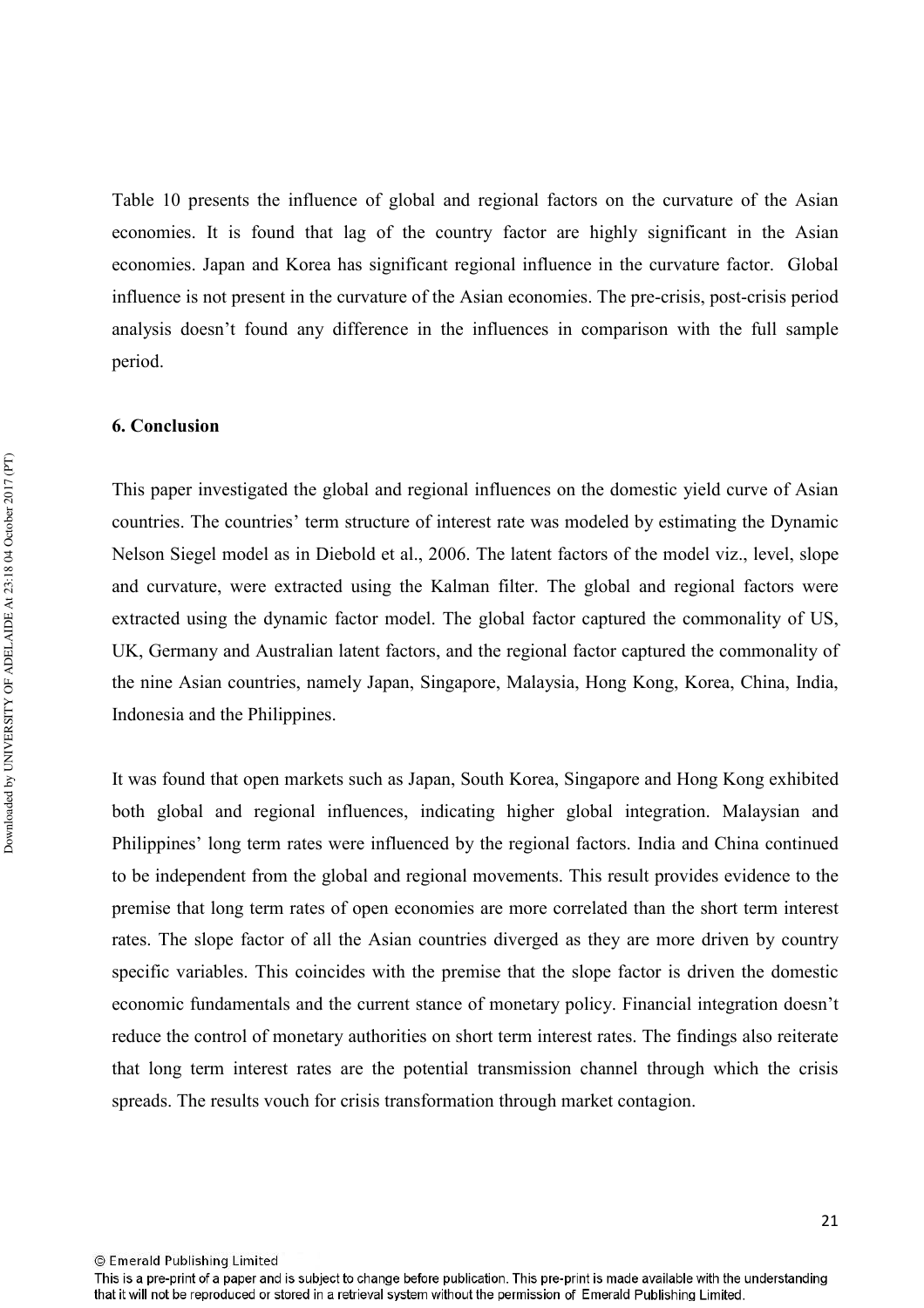#### **References**

- Abbritti, M., Erba, S. D., Moreno, A., & Sola, S. (2013),"Global Factors in the Term Structure of Interest Rates",*IMF Working Paper, WP*\13\223.
- Aguiar-Conrari, L., Martins, M. M. F., &Soares, M. J. (2012), "The yield curve and the macro-economy across time and frequencies'. *Journal of Economic Dynamics & Control*, Vol.6, pp.1950–1970.
- Alper,E. C., Kazimov, K., &Akdemir, A. (2007), "Forecasting the term structure of interest rates for Turkey: a factor analysis approach", *Applied Financial Economics*, Vol.17, pp. 77–85.
- Bae, B. Y., Kim, D. H., & Korea, S. (2011),"Global and Regional Yield Curve Dynamics and Interactions : The Case of Some Asian Countries". *International Economic Journal*, Vol.25,pp.717–738.
- Berkmen, S. P., Gelos, G., Rennhack, R., & Walsh, J. P. (2012),"The global financial crisis: Explaining cross country differences in the output impact", *Journal of International Money and Finance*, Vol. 31, pp.42–59.
- Bunda, I., Hamann, A. J., &Lall, S. (2009),"Correlations in emerging market bonds : The role of local and global factors", *Emerging Markets Review*, Vol.10, pp. 67-96.
- Byrne, J. P., Fazio, G., &Fiess, N. (2012), "Interest rate co-movements, global factors and the long end of the term spread", *Journal of Banking and Finance*, Vol.36, pp. 183–192.
- Chandra,J. S., &Unsal, D. F. (2014),"The effectiveness of monetary policy transmission under capital inflows : Evidence from Asia", *Borsa Istanbul Review*, Vol. 14, pp. 96–103.
- Cheung, Y. W., Tam, D. C., & Yiu, M. S. (2008), "Does the Chinese interest rate follow the US interest rate?", International Journal of Finance and Economics, Vol.13, pp.53–67.
- Davies, A. (2007), "International Bond Market Switching Techniques". *The Journal of Fixed Income*, spring, pp. 69–80.
- Diebold, F. X. &C. Li. (2006), "Forecasting the term structure of government bond yields". *Journal of Econometrics*, Vol.130, pp. 337–364.
- Diebold, F. X., Li, C., &Yue, V. Z. (2008),"Global yield curve dynamics and interactions : A dynamic Nelson Siegel approach", Journal of Econometrics, Vol. 146, pp. 351-363.
- Diebold, F. X., Rudebusch, G. D., &Borag, S.(2006),"The macro economy and the yield curve : a dynamic latent factor approach", *Journal of Econometrics*, Vol. 131, pp. 309-338.
- De Pooter.M. (2007), "Examining the Nelson-Siegel class of term structure models: In-sample fit versus out-ofsample forecasting performance", *Tinbergen Institute Discussion Paper*, TI 2007-043/4
- Glick, R., & Hutchison, M. (2013), "China's financial linkages with Asia and the global financial crisis", *Journal of* International Money and Finance, Vol.39, 186–206.
- Holmes, M. J., Otero, J., & Panagiotidis, T. (2011), "The term structure of interest rates, the expectations hypothesis and international financial integration : Evidence from Asian economies", *International Review of Economics* and Finance, Vol.20, pp.679–689.

© Emerald Publishing Limited

22

This is a pre-print of a paper and is subject to change before publication. This pre-print is made available with the understanding that it will not be reproduced or stored in a retrieval system without the permission of Emerald Publishing Limited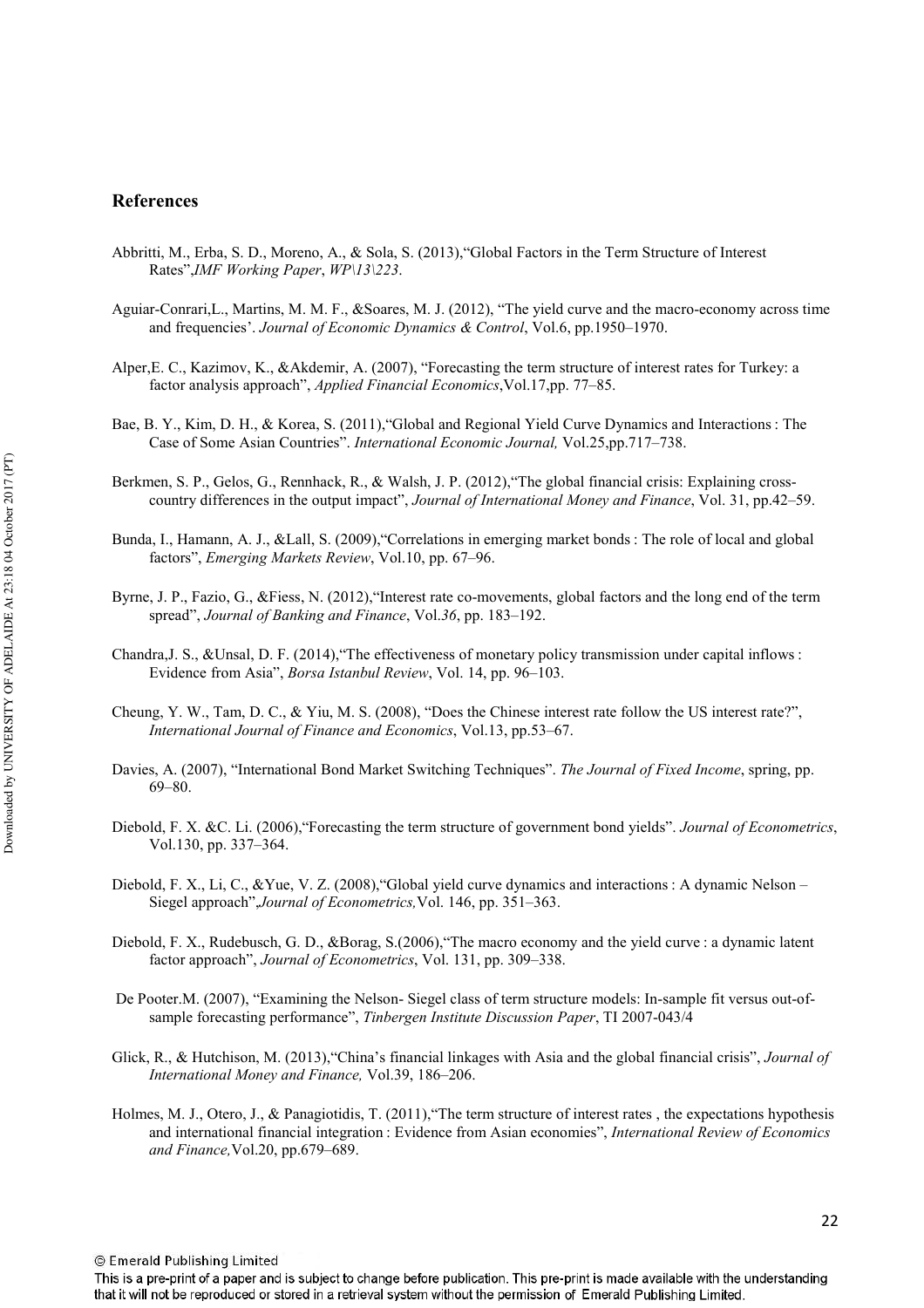- Jaramillo, L., & Weber, A. (2013),"Global Spillovers into Domestic Bond Markets in Emerging Market Economies", *IMF Working Paper*, *WP*/13/264.
- Jotikasthira, C., Le, A., & Lundblad, C. (2015), "Why do term structures in different currencies co-move?", Journal of Financial Economics, Vol.115, pp. 58–83.
- Kaya, H.(2013), "The yield curve and the macro economy : Evidence from Turkey", *Economic Modeling*, Vol.32, pp.100–107
- Kumar, M. S., & Okimoto, T., (2011), "Dynamics of international integration of government securities markets". *Journal of Banking and Finance*, Vol.35, pp. 142–154.
- Koopman, S. J., Mallee, M. I. P., & Van der Wel, M. (2010),"Analyzing the Term Structure of Interest Rates Using the Dynamic Nelson–Siegel Model With Time-Varying Parameters", *Journal of Business & Economic Statistics*, Vol. 28, pp. 329–343.
- Lange, R. H.(2013),"The Canadian macro economy and the yield curve : A dynamic latent factor approach" International Review of Economics and Finance, Vol.27, pp. 261–274.
- Litterman, R., & Scheinkman, J. (1991), "Common factors affecting bond returns". *The Journal of Fixed Income*, June, pp.54–61.
- Matsumura, M. S., & Moreira, A. R. B. (2011), "Assessing macro influence on Brazilian yield curve with affine models Assessing macro influence on Brazilian yield curve with affine models", *Applied Economics*, Vol. 43, pp. 37–41.
- Miyajima K., Mohanty, M.S., & Yetman, J. (2014), "Spillovers of US unconventional monetary policy to Asia: the role of long-term interest rates". BIS working papers, 478.

Nelson, C. R., & Siegel, A. F. (1987). Parsimonious modeling of yield curves. *Journal of Business*, 473-489.

- Piljak, V. (2013). Bond markets co-movement dynamics and macroeconomic factors : Evidence from emerging and frontier markets. *Emerging Markets Review*, Vol.17, pp. 29-43.
- Pradhan, M., Balakrishnan, R., Baqir, R., Heenan, G., Nowak, S., Oner, C., &Panth, S. (2011), "Policy Responses to Capital Flows in Emerging Markets" International Monetary Fund, SDN/11/10.
- Samarakoon, L. P. (2011),"Stock market interdependence, contagion, and the U.S. financial crisis: The case of emerging and frontier markets", Journal of International Financial Markets, Institutions and Money, Vol.21, pp. 724–742.
- Stock, James H., and Mark W. Watson.(1991), "A probability model of the coincident economic indicators" in leading economic indicators : New approaches and Forecasting records, ed. K. Lahiri and G. H. Moore. Cambridge: Cambridge University Press 63-89
- Turner, P. (2014), Interest Rate, Financial Risks. *BIS Working Papers*, (441).
- Vo, X. V. (2009), "International financial integration in Asian bond markets", *Research in International Business* and Finance, Vol.23, 90–106.
- Wu, T. (2006), "Macro Factors and the Affine Term Structure of Interest Rates", *Journal of Money*, Credit and *Banking*, Vol. 38, pp. 1847-1875.

© Emerald Publishing Limited

23

This is a pre-print of a paper and is subject to change before publication. This pre-print is made available with the understanding that it will not be reproduced or stored in a retrieval system without the permission of Emerald Publishing Limited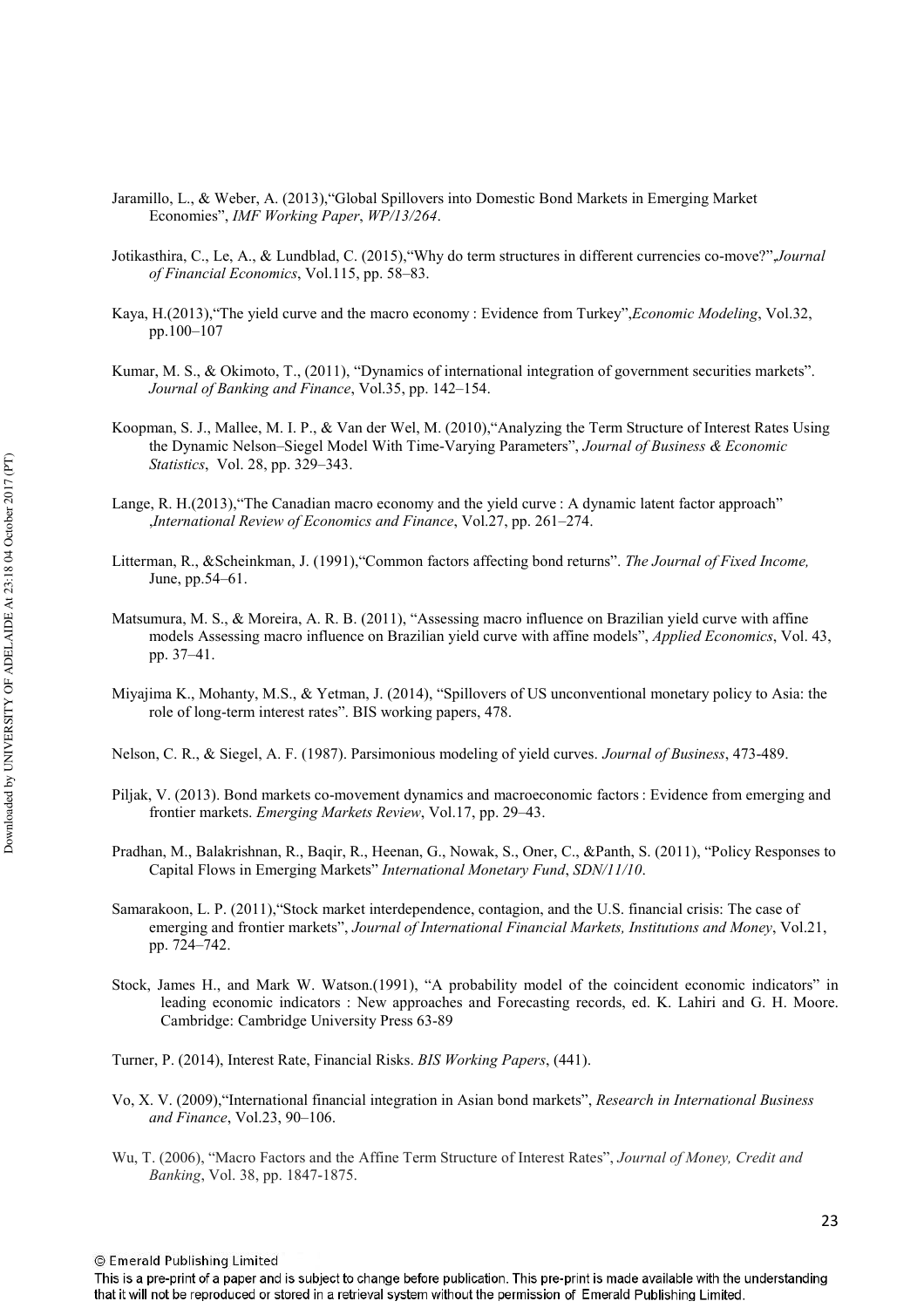- Xu, H., &Hamori, S. (2012), "Dynamic linkages of stock prices between the BRICs and the United States: Effects of the 2008-09 financial crisis", *Journal of Asian Economics*, Vol. 23, 344–352.
- Yang, J., (2005), 'International bond market linkages : a structural VAR analysis", *International Financial markets*, *institutions and Money*, Vol.15, pp. 39–54.
- Yang, L., &Hamori, S., (2014),"Spillover effect of US monetary policy to ASEAN stock markets : Evidence from Indonesia", *Pacific-Basin Finance Journal*, Vol.26, pp.145–155

# **Appendix 1**

The  $\lambda$  varies for each country. The initial lambda is the value that maximizes the curvature factor $C_t$ . The maximization procedure was done to make the derivative function equal to zero.

$$
\frac{\partial}{\partial x} \left( \frac{1 - e^{-x}}{x} - e^{-x} \right) = x^2 + x - e^x + 1
$$

Solving this equation gives  $x=1.79328$ 

 $x = \lambda \tau$ 

Curvature refers to medium term factor which is considered as 30 months in this study. Given the value of X=1.79328 and  $\tau$  that refers to the time factor 30 months, the initial  $\lambda$  is derived as 0.06.

However, the model calibrates different  $\lambda$  values for each country.

### **Appendix 2: Robustness**

The robustness of the dynamic factor model in the extraction of global and regional factors was examined using the principal component analysis. The global and regional factors were extracted using the principal component analysis. The factors extracted using the Dynamic Factor model and principal components analysis has been graphed for level, slope and curvature factors.

This is a pre-print of a paper and is subject to change before publication. This pre-print is made available with the understanding that it will not be reproduced or stored in a retrieval system without the permission of Emerald Publishing Limited.